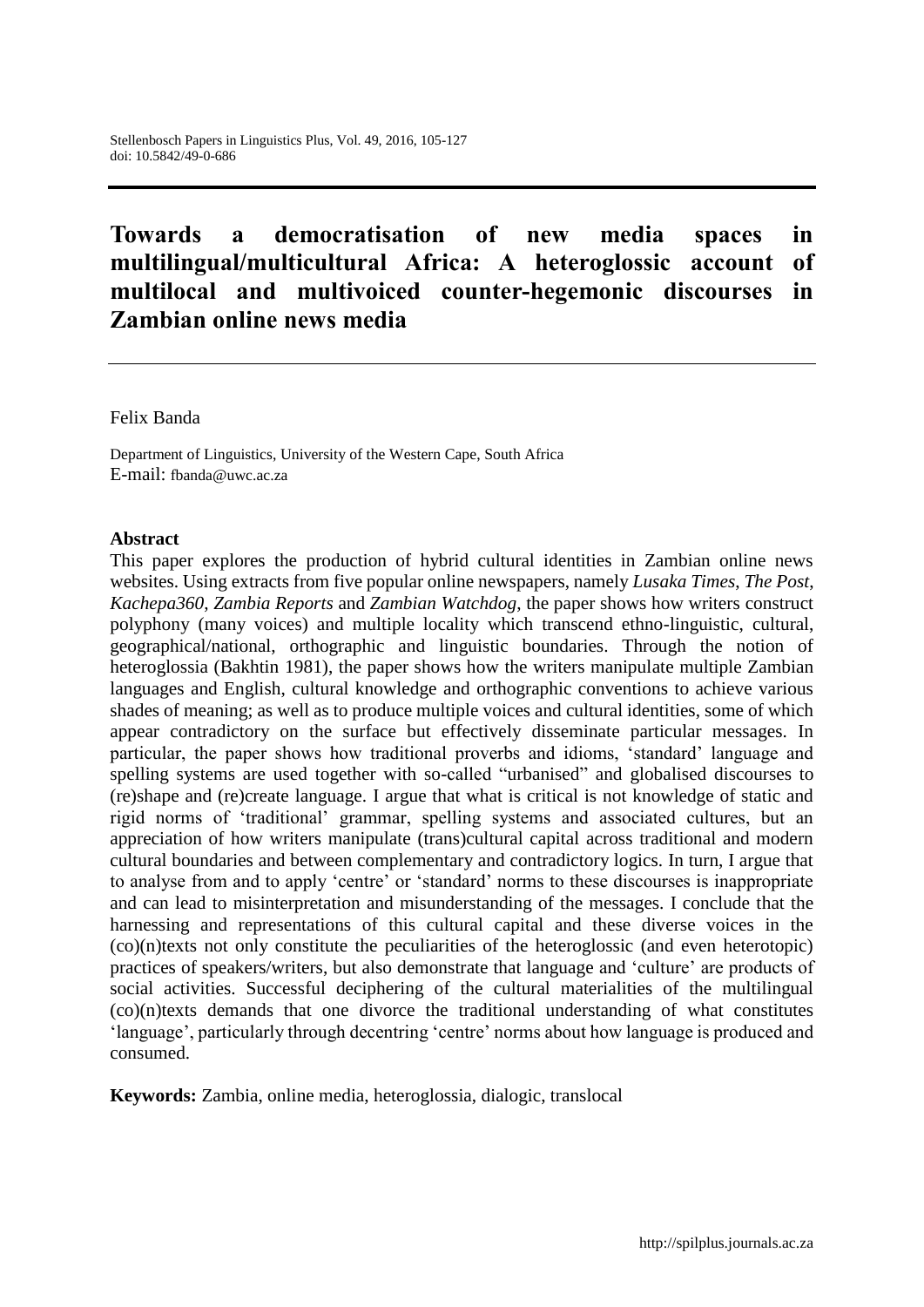# **1. Introduction**

The paper is divided into five main sections. The first section describes the sociolinguistic situation in Zambia. The second looks at the relevant theoretical underpinnings and methodological issues. The third and fourth sections explore heteroglossia and multivocality, multilocality and hybridity as discourse practices in Zambian online newspapers. This entails evaluating how newspapers and readers' comments on different news items stylize multiple ethnolinguistic and cultural identities, as well as multiple locality. Of particular interest is how the contradictory logics between standard and non-standard forms of English and Zambian languages, modern (Western) and traditional cultural capital, and conventional ways of writing (including spelling systems) and new media 'abbreviated' writing/textese are used concurrently to create different shades of meaning. Heteroglossia can be said to compel a dialogue between the centripetal and centrifugal socio-ideological forces, with the former being aligned to colonial and hegemonic discourse and the latter to postcoloniality and decentralisation of authority. The resulting hybrid discourses are multivocal, polyphonic and multilingual, and I argue that they represent a rejection of cultural domination and hegemonic existence. The last section summarises how heteroglossic practices serve to decentre so-called "standard" languages, as so-called "periphery" non-standard and unofficial languages take their place in and share the centre of the communicative endeavours. This completes the challenge to the monodiscursive, homophonic and monolingual ideology on which the majority of current 'official' national language practices are premised

# **2. The sociolinguistic situation in Zambia**

Zambia is located in south-central Africa. It is said to have more than 72 ethnic groups, who speak 72 related tongues. The languages belong to the Benue-Congo family, a branch of the Niger-Congo family, which in turn is a subdivision of the Niger-Kordofanian family (Kashoki 1978). Specifically, all the languages belong to the Bantu language family. However, not all languages are used in official capacities. For administrative purposes, the Zambian government has demarcated the country into seven linguistic zones. The seven official languages used for local administration are Bemba, Nyanja, Tonga, Lozi, Luvale, Lunda and Kaonde. Although these languages are officially zoned, in practice one hears and reads them outside their official zones. The zoning of languages merely serves to hide the diverse languages in use, which defy strict domain use and other official and social structurings of language. The official elevation of the seven Zambian languages thus does not necessarily stop people from using non-official dialects such as Nsenga, Tumbuka, Soli and Ila (Banda 2015).

The multilingual linguistic dispensation (Aronin and Singleton 2008) is not exactly a new happenstance in Zambia. Marten and Kula (2008:18) argue that "the present-day language situation in Zambia is not so much a product of the colonial era, but is instead based on a dynamic system of multilingualism which has developed over several centuries. A number of the languages which play a part in the contemporary linguistic environment have been spoken – in older forms – in the area since the middle of the last millennium". Banda (2009) notes that people who live in what is now known as "Zambia" are migrants brought together under the colonial banner as a 'nation'. Kaunda's<sup>1</sup> policy of encouraging inter-ethnic marriages and

 $\overline{a}$ <sup>1</sup> Kenneth David Kaunda was Zambia's first president after Independence on 24 October 1964.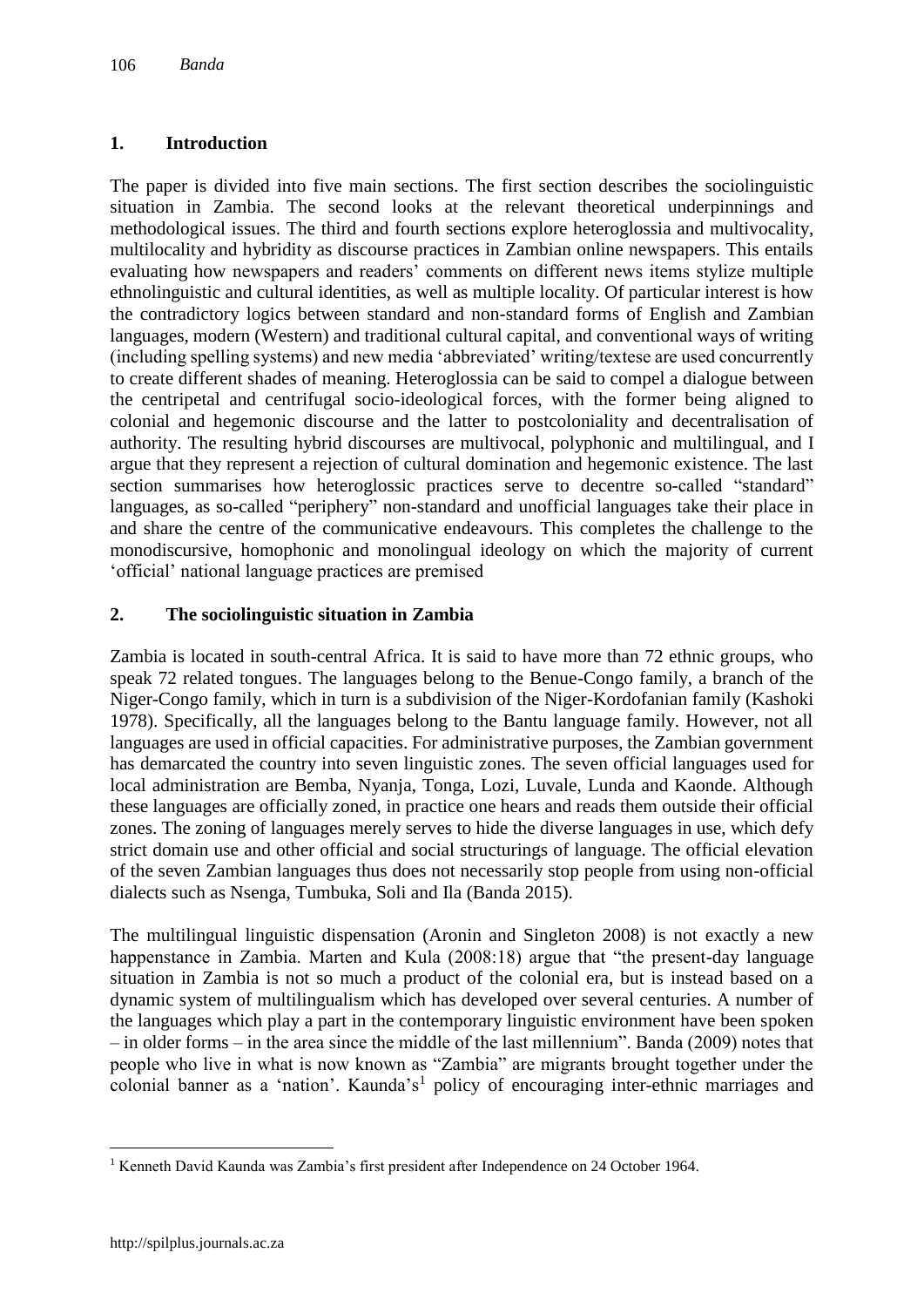relocating civil servants to work in regions other than their 'tribal' region has also left its mark, as spouses and children speaking two or more languages is not uncommon.

With the coming of the Europeans, the development of towns and industries only helped to put what was already taking place into sharp perspective. For example, even as the Europeans and missionaries were setting up stations and colonial administrative centres called *bomas*, the Nguni *impis* (in Zambia called "Ngoni") were migrating north from the south, triggered by Shaka Zulu's wars of conquest. Some Ngunis settled in Tanzania, while others moved back southwards to settle among the Nsenga, Nyanja/Chewa and Tumbuka-speaking people of Zambia and Malawi. These Nguni warriors did not travel with women; they married local women. Evidently, the war of conquest was not about linguistic domination, as the Nguni adopted and adapted the languages spoken in the societies in which they settled. However, they kept some traditional artifacts such as assegais, cow-hide shields and the foot-stamping war dance called "Ngoma", all of which are displayed during cultural events. The Nguni, or "Ngoni", as they are called in Zambia, speak ciNgoni, a language that shares vocabulary and grammar with Nsenga and has more than 91% mutual intelligibility with the latter (Kashoki and Mann 1978).

In the late 1960s to early 1970s, multilingualism and multiculturalism were evident in the emerging towns and urban centres whose development was fuelled by copper from what was called the "Copperbelt", which runs from central Zambia to the southern part of the Democratic Republic of Congo. Kashoki (1975) found diverse linguistic features from inter alia Afrikaans, Portuguese and Arabic in what he called "Town" Bemba, as a way to distinguish it from the official dialect of Bemba as spoken in the northern parts of the country (Luapula Province and Northern Province). Kashoki (1975) was one of the first linguists to chronicle the interaction between 'Town' and 'Country', and to study the interface of various languages in the urban spaces of Zambia. In the 1970s and early 1980s, studies on the multilingual situation in Zambia focused on the interaction between English and Zambian languages (cf. Simukoko 1977; Africa 1983; Haynes 1984; Moody 1985; Chishimba 1985; Banda 1996, 2005). Influenced by contrastive and error analysis frameworks and Larry Selinker's (1972) 'interlanguage' theory, some of these studies were concerned about Zambian languages having a detrimental effect on the acquisition of English – the sole official language of education in Zambia – and ultimately on the teaching of English language and other subjects. Chishimba (1985) and Moody (1985) spurned this monolingual/monoglot perspective, in which England was seen as providing the norms to which speakers of English in the former colonies were expected to adhere. They instead looked at what they called 'Zambian English' and postcolonial Zambian languages as resulting from the language contact interface; that is, the interaction between Zambian languages and English. Moody and Chishimba perceived 'deviations' from the monoglot/monolingual 'norms' of English and Zambian languages as aspects of innovation and stylization of multilingual discourses, rather than as 'errors' resulting from 'incomplete' language acquisition. Chisanga (1987) and Banda (1996, 2005) followed suit by arguing that rather than looking at aspects of the extended linguistic repertoire as 'errors' or 'deviant' linguistic forms, there was a need to focus on the communicative potential of the different linguistic resources at the disposal of the speaker.

The aim of the current paper is to explore how the multilingual/multicultural dispensation is a semiotic resource by means of which Zambians express their extended linguistic repertoire and multiple cultural heritages. In turn, the paper explores the production of hybrid cultural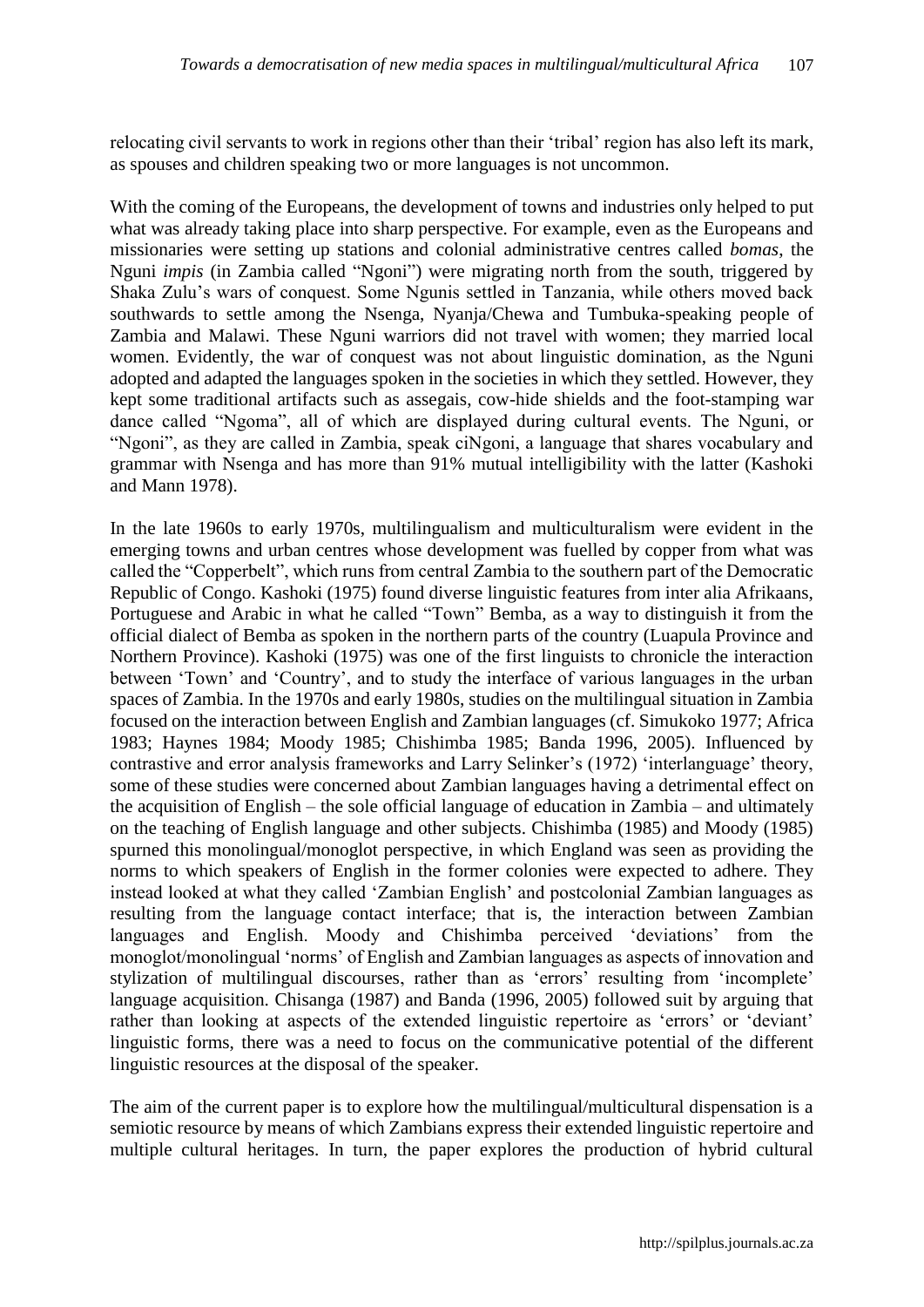identities in Zambian online news websites. I use extracts from online newspapers and reader comments on the various stories to show how writers construct polyphony (many voices) and multiple locality which transcend ethno-linguistic, cultural, geographical/national, orthographic and linguistic boundaries. The notions of 'dialogicality', 'multivocality' and 'heteroglossia' (Bakhtin 1981) are used to frame how the writers manipulate linguistic features of multiple languages (Nyanja, Bemba, Tonga, Lozi and Nsenga, to name a few Zambian languages; as well as English), cultural knowledge, orthographic conventions and knowledge of formal and informal varieties of the various languages to achieve various shades of meaning; as well as to produce multiple voices and cultural identities, some of which are contradictory on the surface but effectively disseminate particular messages. In particular, the paper shows how traditional sayings, proverbs and idioms, 'standard' language and spelling systems are used together with so-called 'urbanised' and globalised discourses to (re)shape and (re)create language for new and multiple meanings. The idea therefore is to explore how the linguistic repertoire and cultural capital at Zambians' disposal give voice to their creativity, as well as to the performance of multiple identities that produce multilocalities and multiculturality.

#### **3. Theoretical and methodological issues**

Bakhtin's notion of 'multivocality' is used in the current study to account for multiple voices and multilocalities embedded in the online data analysed. Higgins (2009:6) defines "multivocality" as "a set of interlinked concepts ... on voice as well as the multiple perspectives, or speaking positions, articulated through language". She relates the term to "the different voices" or *polyphony* that single utterances can yield due to "their syncretic nature" (2009:7). The creative blending of language makes the resulting form *bivalent* (Woolard 1999). That is, the new form belongs to two (or more) languages simultaneously, which leads to multi-voiced usage and to the form having multiple meanings all at once. Multivocality is also used to explain how forces of centralisation based on monoglottism or the belief in a singular 'formal' language with attendant centripetal socio-ideological forces "that serve to unify and centralize the verbalideological world" (Bakhtin 1981:270) are counteracted by anti-hegemonic forces of decentralisation in multilingual and multicultural contexts. Centralisation includes pressures that force the structuring and hierarchization of language as a consequence of globalisation and internationalisation. Decentralisation includes forces that promote the localisation of linguistic forms, including linguistic forms drawn from colonial languages.

Ultimately, my interest is in how Zambians draw on diverse linguistic and cultural materialities from their multiple universes for use as semiotic material in their online writing. The idea is not to look at centripetal and centrifugal socio-ideological forces as mutually exclusive, as that would give credence to the idea of a "unitary language in the triple sense of monodiscursivity, homophony and monolingualism" (Busch 2011 3) and hence acquiesce to cultural domination and hegemony. The idea is to look at the dialogicality of the centripetal and centrifugal socioideological forces and examine how this leads to novel meanings and multiple cultural affiliations.

The kind of linguistic framing described above entails an understanding of language that differs from what is apparent in traditional or mainstream characterisation, in which language is described from a monolingual/monoglot ideological perspective. Auer (2007:326) argues that monolingual descriptions fail to account for bilingual discourse. Aronin and Singleton (2008:4) assert that in postmodern modes of thinking "sets of languages rather than single languages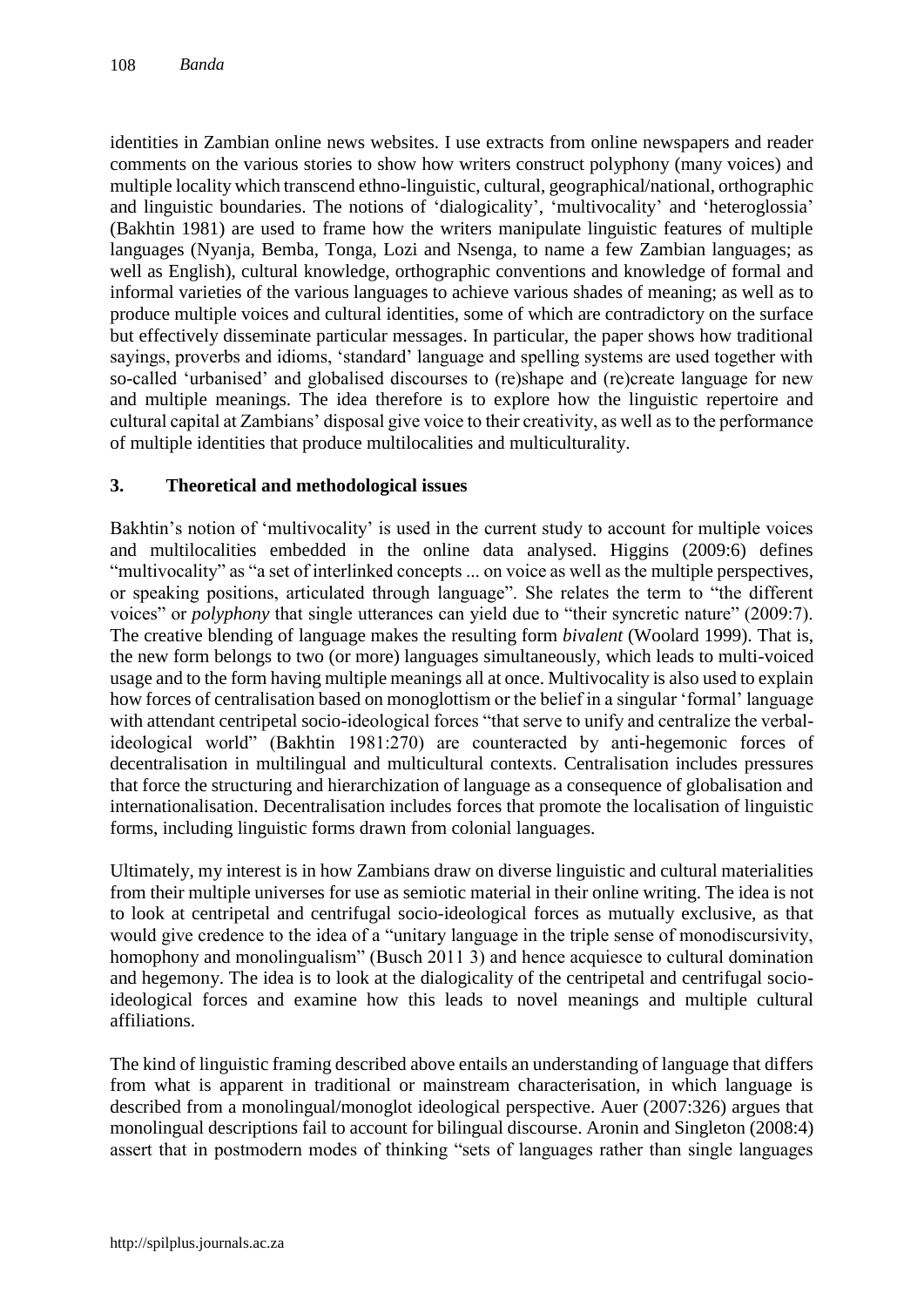now perform the essential function of communication, cognition and identity for individuals and the global community". This conceptualisation entails a shift away from a conceptualisation of multilingualism as bounded units of code and community to a more processual and material approach, which presents "language as a social practice, speakers as social actors and boundaries as products of social action" (Heller 2007:1). In multilingual contexts where certain languages or forms of language are perceived and/or designated to be more privileged than others, speakers become social actors who draw on these (languages) as linguistic resources to challenge, neutralise and sustain relations of power and dominant discourse practices (cf. Pavlenko and Blackledge 2004; Heller 2007). In this regard, Oostendorp and Anthonissen (2014:73) note how the notion of heteroglossia "has been used in studies on literacy, bilingual education and teaching English as a second language … to explain how different styles, registers, languages and language varieties articulate different kinds of experiences", and by extension how heteroglossia can be used to counter the hegemonic monoglot literacy ideology and language education practices in place.

Therefore, in analysing the effects of heteroglossia, dialogism and multivocality in the negotiation of identities, it is necessary to account for how online writing involves challenging and neutralising fixed normative linguistic forms and identity positions and reaffirming them in new ways (Pavlenko and Blackledge 2004; Doran 2004). This entails appropriation, adaptation and transformation of linguistic and other cultural symbols, which are repurposed for new meanings (Doran 2004). This kind of theorising is designed to account for heteroglossia as a discourse practice and to provide an alternative understanding of multilingualism – an understanding that best captures the dynamic manner in which multilingual people move between languages, and the manner in which "…sets of linguistic resources are afforded for language users in different social and cultural circumstances" (Pietikäinen et al. 2008:81) in the multilingual and multicultural contexts in which Zambian online news is produced and consumed.

The news extracts and reader comments used in this paper were collected from websites with Zambian content: *Zambian Report*, *The Post*, *Lusaka Times*, *Zambian Watchdog* and *Kachepa360* (which has since closed). The extracts were collected between February and October 2011 and March and November 2015. *The Post* is both in print and online; but the extracts used in this paper are from the online version. *The Post's* online and print stories tend to be the same, but the former captures breaking news stories as they are happening; stories that would only be available in print the next day. The news covered by the newspapers is mainly national, dealing with politics, economics, and Zambian social and cultural issues. Most of the stories collected in 2011 focus on political campaigns, as Zambia was preparing for presidential and parliamentary elections at the time. Those collected in 2015 cover a wide range of topics.

The extracts I use are those that contain multiple languages or features of languages. The idea is to capture how heteroglossia, dialogism and multivocality are deployed in the linguistic performance and negotiation of multiple identities and production of novel meanings. As they are English news sites, one expects that the articles will be in English; and where words, phrases or sentences from Zambian languages are used, one expects an accompanying English translation. However, this is not always the case. Translations are not always provided, and where they are provided they do not always give a true or complete picture of what was said in the Zambian language. This perhaps explains why Zambian-language texts are increasingly quoted verbatim (with or without translations). Editors' use of direct quotes of texts in Zambian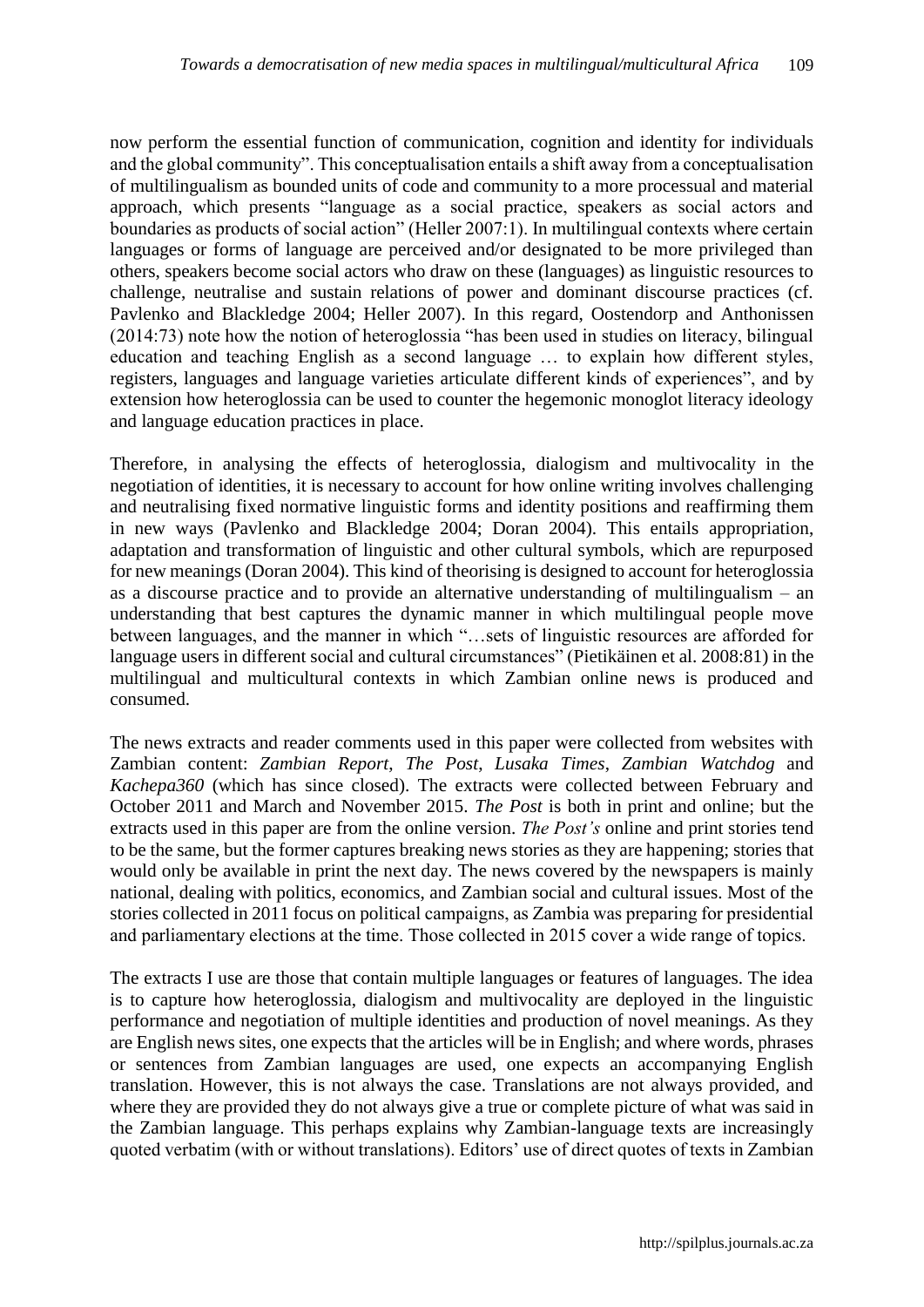languages can be said to be their recognition of the multilingual linguistic dispensation in Zambia. In addition, the editors may be aware that translations do not always capture the subtle meanings embedded in the hybrid form resulting from the juxtaposing of two or more linguistic features from apparently different languages/linguistic systems.

Since I speak 10 Zambian languages and I am familiar with the socio-cultural aspects of the languages, I attempt my own translations of the languages during the analysis of the extracts used in the study. In the analysis I do not only focus on the linguistic aspects, but also address the underlying cultural meanings behind the linguistic forms.

## **4. Heteroglossia as discourse practice in Zambian online newspapers**

Newspapers, whether online or print, have increasingly been using so-called "colonial languages" such as English and French alongside African languages in texts (content) and in headlines (Banda 2015). In this regard, the newspapers appear to be guided by how best to capture readers' imagination, and how best to arrive at particular meanings using the diverse linguistic resources at hand. Thus, they challenge the 'fixed' linguistic normative forms (Pavlenko and Blackledge 2004; Heller 2007) and deploy headlines and content made up of linguistic features from what are traditionally seen as autonomous linguistic systems. Social and historical moments and memory also come into play in how the different linguistic features are juxtaposed and exploited for their dialogic meanings. Consider the following headline from the English online newspaper *Zambian Watchdog* dated 19 March 2015:

## **Extract 1**

"Zambia si nyoko AB Tells Kambwili"

Andrew Banda (AB) says Chishimba Kambwili should shut up and allow citizens to discuss the President's health. And Andrew says Zambians are yet to see the worst of the PF government. "Chishimba Kambwili should just shut up; we all have a stake in this country. If things go wrong, we must criticise. Kambwili cannot stop us from debating the President's health. Zambia si dziko ya anyina olo awisi Kambwili, koma ni ya tonse ['Zambia does not belong to Kambwili's mother or father; it's for all of us']...

## Source: *Zambian Watchdog* (19 March 2015)

AB is Andrew Banda, who happens to be the son of the former President Rupiah Banda. "Kambwili" is the surname of Chishimba Kambwili, the Minister of Information of the ruling Patriotic Front Party (PF). Andrew Banda belongs to the opposition United Party for National Development (UPND). The writer of this headline assumes that readers will have prior knowledge of all this information. It is also interesting that *si nyoko*<sup>2</sup> (literally 'not your mother') is from the Nsenga or Ngoni languages (henceforth "Nsenga"), both of which are not official languages. There is no translation offered in the heading. It would be difficult to capture the irony and sarcasm and the multilayered meanings in the different voices contained in the interface between the Nsenga linguistic forms and English on the one hand, and the dialogicality resulting from formal (use of surname) and informal (use of abbreviation) English on the other.

 $\overline{a}$ 

 $2$  Each Zambian word is presented in italics, while the gloss is in single quotes  $\ldots$ .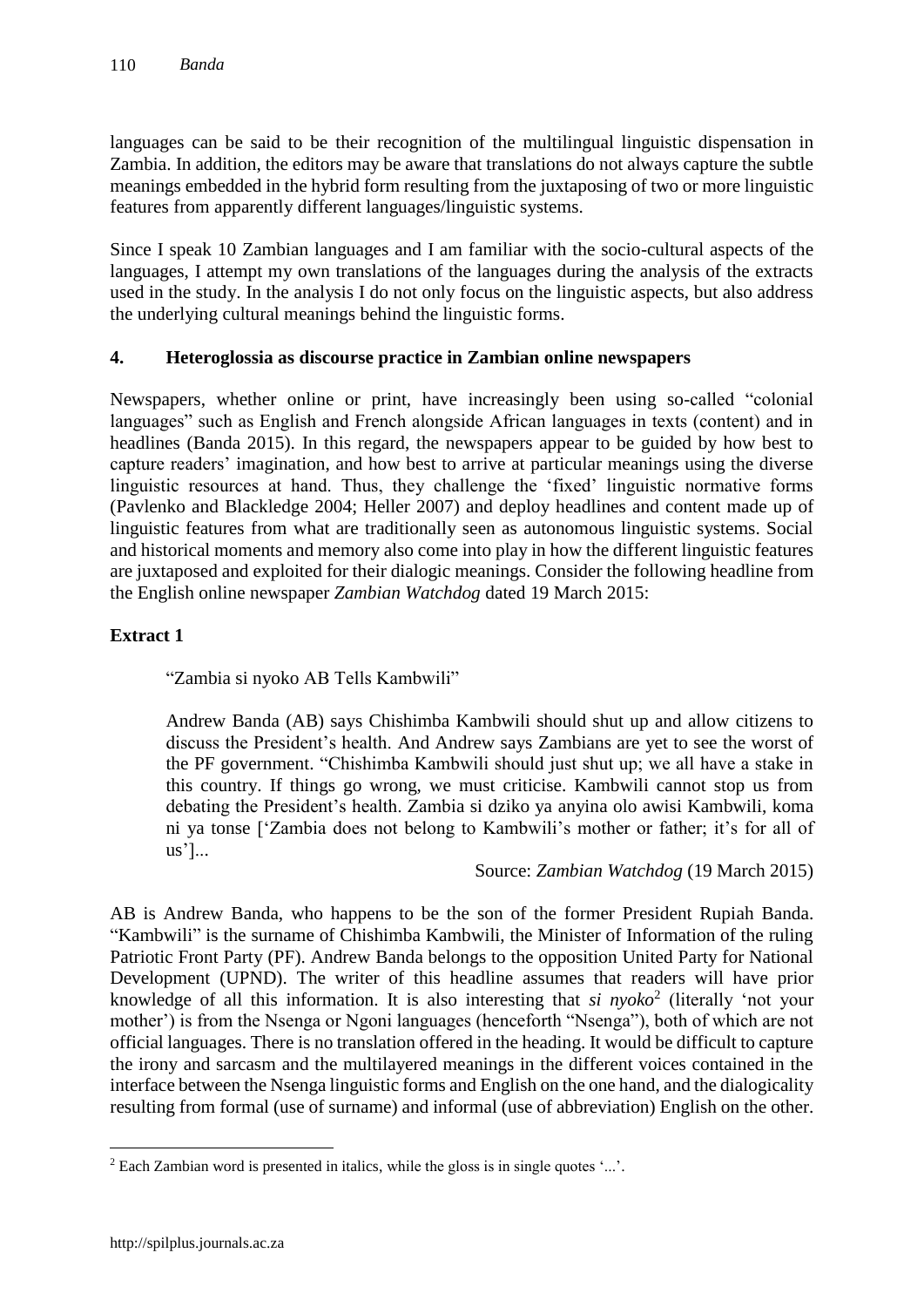The reason for the irony and sarcasm becomes clear in the accompanying story, the full understanding of which requires historical and socio-cultural knowledge. In Zambian culture, people in a confrontation might insult each other or each other's relatives, as long as it is not the mother. There is an underlying meaning in this extract and others with *-nyoko* 'your mother' that your mother's 'things' are sacred, but not necessarily *–nyina* 'someone's mother's' 'things''.<sup>3</sup>

It is also interesting that the sentence *Zambia si dziko ya anyina olo awisi Kambwili, koma ni ya tonse* has linguistic features from Nyanja: *Zambia si dziko* 'Zambia is not his mother's personal property' and *koma* 'but'; Nsenga *ya anyina*, 'his mother's' and *koma ni ya tonse* 'but belongs to all of us' and phonologised English *olo* 'or'. This attempt at translation is not only awkward but also long. This in part explains why the online newspaper decided to quote verbatim and have Zambians use their cultural knowledge to come to a precise meaning, which is difficult to capture in the English translation. However, you cannot use *anyina* and *anyoko* to refer to your own mother; *anyina* is always to refer to 'somebody's mother', while *anyoko* is always used in the second person, as in 'your mother'. Whereas *anyina* is often used as a form of endearment to honour motherhood, as in *anyina Joni* 'mother of John', *-nyoko* is sociopsychologically negatively loaded. It is perceived as extremely offensive and is thus taboo. My mother will always be *amama* or *amai wangu*, and not \**anyoko/anyina wangu*; but *anyina Joni* 'John's mother', not \**anyoko Joni*, so that *anyoko* remains 'your mother' (not 'my mother' or 'his/her mother'). There are grammatical implications in how the two forms can be rendered in a sentence in relation to levels of offense and social taboo.

The author of this article is aware of the subtleties in meanings embedded in the near-synonyms *anyina* 'mother of' and *anyoko* 'your mother', as well as how to manipulate Nsenga grammar. Evidently, Andrew did not use -*nyoko* because doing so would be 'ungrammatical' in Nsenga, but opts for *-nyina*. He could not use *-nyoko* unless he was addressing Kambwili face to face. Thus, in Nsenga *-nyoko* as a swear word is used in direct speech contexts or when quoting someone verbatim. In reported speech, *-nyoko* changes to *-nyina*. Thus, those reporting on the swear word do not have to repeat the swear word, as the Nsenga grammar obliges them to use *anyina*. The writer transgresses this norm. The forms *-nyina* and *-nyoko* always carry the honorific marker *a*-. The removal of the honorific marker removes the honour and respect reserved for someone's mother. Since Andrew was being interviewed, he could not have used the term *a-nyoko*, as the term would only apply if he were speaking with Kambwili (or if he were quoting verbatim what he had told Kambwili) about his mother. Andrew used the term *anyina* during the interview. However, the writer does not use *a-nyina,* which would be the 'grammatical' and less derogatory form. The writer is aware of the pejorative nature of the word –*nyoko*, which is evident in the context of Andrew's discourse. He risks 'ungrammaticality' by using *-nyoko* in order to translate the virulence of Andrew's original statement, which would be lost if the 'correct' form *a-nyina* were used. He has put quotation marks (albeit in the wrong place) in the headline "Zambia si nyoko AB Tells Kambwili" to make the sentence appear 'grammatical' as a verbatim rendition. By dropping the honorific prefix *a-* from *a-nyoko*, the writer introduces more 'ungrammaticality' and further increases the offense given*.* In Zambia's socio-cultural contexts, *-nyoko* is more offensive than *a-nyoko*. The writer therefore subtly exploits the interface between 'grammatical' and 'ungrammatical' Nsenga for communicative

 $\overline{a}$ 

<sup>3</sup> The Bantu morpheme boundary is marked by (-). This is particularly important to understand why *nyoko* is more offensive as an insult to one's mother than *anyoko* [*a-nyoko*].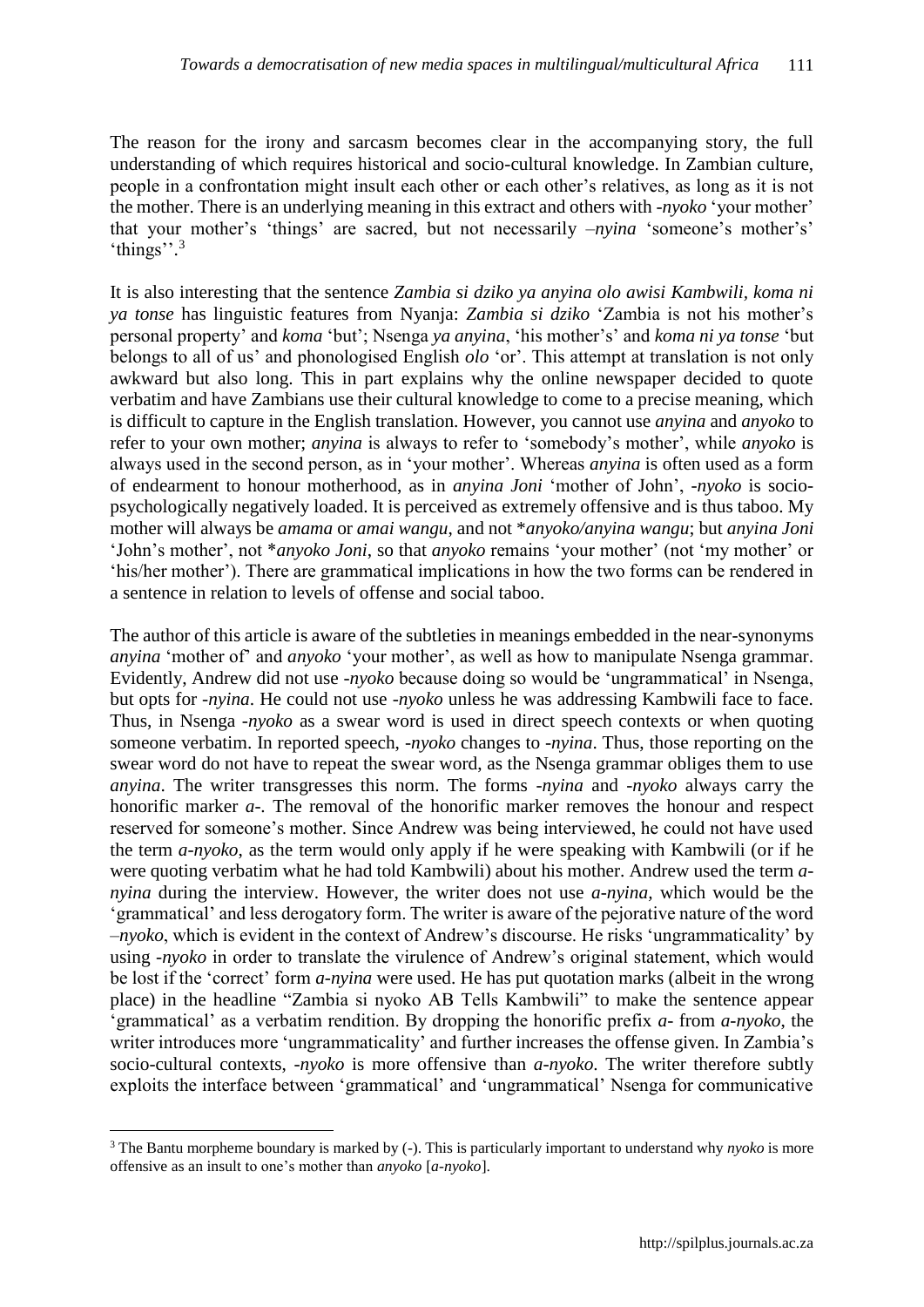effect and to transgress socio-cultural taboos without appearing to do so, as the swear word is attributed to Andrew.

In a slight variation on the heading above, another online paper, *Zambia Reports*, used a different language, Bemba, to reframe the idea of the 'untouchable mother' and in so doing to achieve quite a different outcome. First, the socio-grammatical rules about when to use *–nyina* and *–noko* in Bemba are similar to those described above for Nsenga. Note that *–nyoko* is rendered as *–noko* in Bemba, so that unlike above, the quotation marks are correctly applied as per 'centre' norms in extract 2:

## **Extract 2**

Flashback: Zambian Watchdog says GBM Is Corrupt; "Te ndalama Shanoko…"

The selection of the language, Bemba; the choice of the different linguistic features; and the use of words such as *ndalama* 'money' and "corrupt" are intended to capture the sarcasm and also the hypocrisy of the *Zambian Watchdog* online newspaper, which two years previously had described Godfrey B. Mwamba (GBM) as corrupt, having acquired his wealth (*ndalama*) through dubious means. This was when GBM was Minister of Defence in the ruling PF party, but after being fired from government and subsequently defecting to the opposition UPND, the paper was now singing his praises. The rest of the news story reads in part:

Today, GBM is as clean as the UPND can suggest a "corrupt free man" fight for the poor. Which poor? With such language as "te ndalama shanoko ch\*\*\*\*\*", the UPND found it fit to appoint the man as vice president.

Source: *Zambia Reports* (23 August 2015)

The choice of Bemba *Te ndalama shanoko* 'It's not your mother's money' is significant, as GBM has a 'humble' education and is thought to be in the habit of speaking his mother tongue, Bemba. Despite his lack of formal education, GBM is said to be one of the richest Zambians. He has been on national television, including MNET's *Africa Magic*, discussing his various businesses. The writer could have used Nyanja, Nsenga or any other Zambian language in terms of linguistic form. In almost all Zambian languages the word for "money" or "wealth" is *ndalama*, and the negation morpheme *te*- in Bemba is actualised as *si*- in Nsenga, Ngoni, Nyanja and other languages. The different voices embedded in the different linguistic resources enable the writer to achieve meanings with minimal linguistic effort. As in the description above, *shanoko* 'your mother's' (literally 'of mother's') is pejorative. The offensiveness of the insult is further heightened by the dropping of the Bemba honorific marker *ba-*. Normally, *sha-ba-noko*  should be used.

To arrive at comprehensive meanings of the multivocal linguistic features used in the article, one also needs to draw on 'common knowledge' of Zambia's socio-political situation. The PF is thought to be Bemba-dominated, while the UPND is thought to be dominated by the Tonga ethnic group. It needs to be noted that these are perceptions, as not all those who speak Bemba are ethno-linguistically Bemba; and the same is true of those that speak Tonga (Kashoki 1975, 1978; Banda 2005). These perceptions appear to have arisen due to the fact that the founding father of the PF party, Michael Sata, is said to be from the Bisa ethnic group, but spoke Bemba most of the time. The founding father of the UPND, Anderson Mazoka, hailed from Southern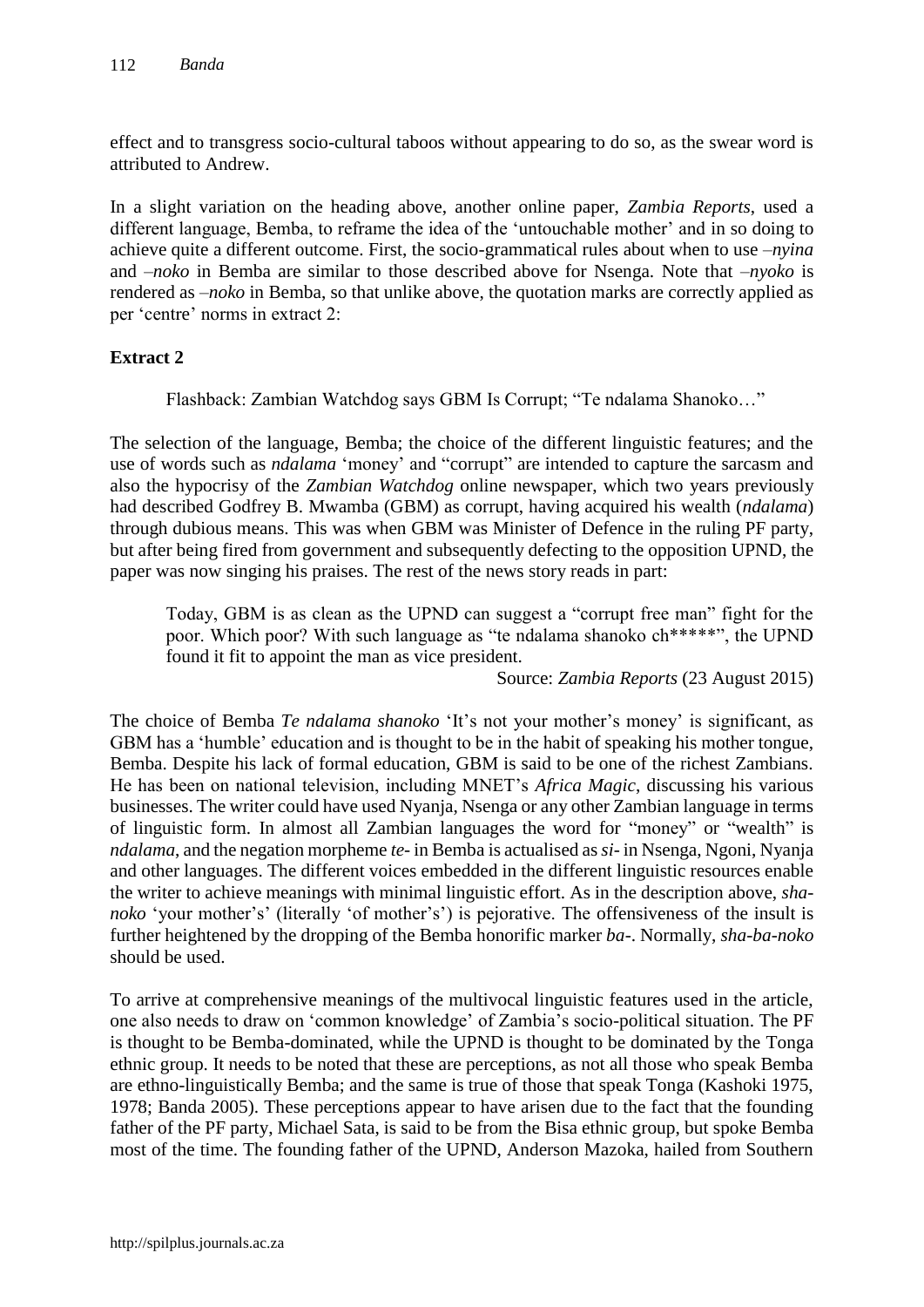Province, where the Tonga ethnic group is in the majority. Although the PF is led by the current president Edgar Chagwa Lungu, who is of Nsenga ethnic background, the party is still thought to be a 'Bemba Party' in some quarters. Lungu speaks his mother tongue Nsenga fluently, but also uses English and some Nyanja in Lusaka, and Bemba on the Copperbelt and in the Northern and Luapula Provinces. The extended use of Bemba could be because he was born and grew up in Ndola in the Copperbelt Province, where Bemba is the dominant language. Before he was President, he was an MP for Chawama Township in Lusaka, where Nyanja is the dominant language. This description shows that Lungu has linguistic resources that enable him to cross ethno-linguistic and regional boundaries and affiliate with multiple socio-cultural groups.

#### **5. Heteroglossia and censorship avoidance**

Writers utilise their extensive knowledge of their linguistic repertoire to come up with novel ways of avoiding censorship. Heteroglossia, multivocality and the creative selection of linguistic resources enable writers to avoid censorship of sexually sensitive matters, or to get away with insults. For instance, Zambian readers will know that the abbreviated form *ch\*\*\*\*\** in extract 2 above is a form used in Zambia for the Bemba word *chikala* 'penis/prick'. This word is particularly common in the comments made by readers of the stories. The example below shows how the writer manipulates the spelling system to euphemise expressions that may be regarded as obscene and to evade detection by electronic foul-language checkers:

#### **Extract 3**

Regina looks like a man. I bet you a million bucks there's a penus and scrot beneath that dress. She and her imbeecile of a husband together with Rupiah Bozo Clown Banda belong to the gallows in Chimbokaila.

Source: *Lusaka Times* (31 May 2011)

*Penus*, *scrot*, and *imbeecile* are deliberate misspellings of 'penis', 'scrotum' and 'imbecile', respectively. The word *penus* is written as it is pronounced in Zambia, and thus has been defamiliarised through phonologisation. The choice of the term used in biology lessons, "scrotum", is a deliberate ploy to avoid the culturally offensive "arsehole". The abbreviated form "scrot", an invention that is not found in English dictionaries, is a further attempt to evade censorship and sound less offensive.

Another common technique is to break words into syllables with full stops and/or slashes, as in "stu/.,p.i/d" and "st/up.i.d" in the following example:

## **Extract 4**

Chiluhainde You are a very gullible i.d.io/t. How many so called non-Lozis did they maim or kill? Can you and your stu/.,p.i/d murderous lying MMD dogs produce one non-Lozi who was maimed or killed. The violence was from RB's murderous mercenaries who were bused in from other provinces. Those st/up.i.d fliers you are talking about are printed and distributed by your Nyasalander-led govt.

Source: *Lusaka Times* (3 June 2011)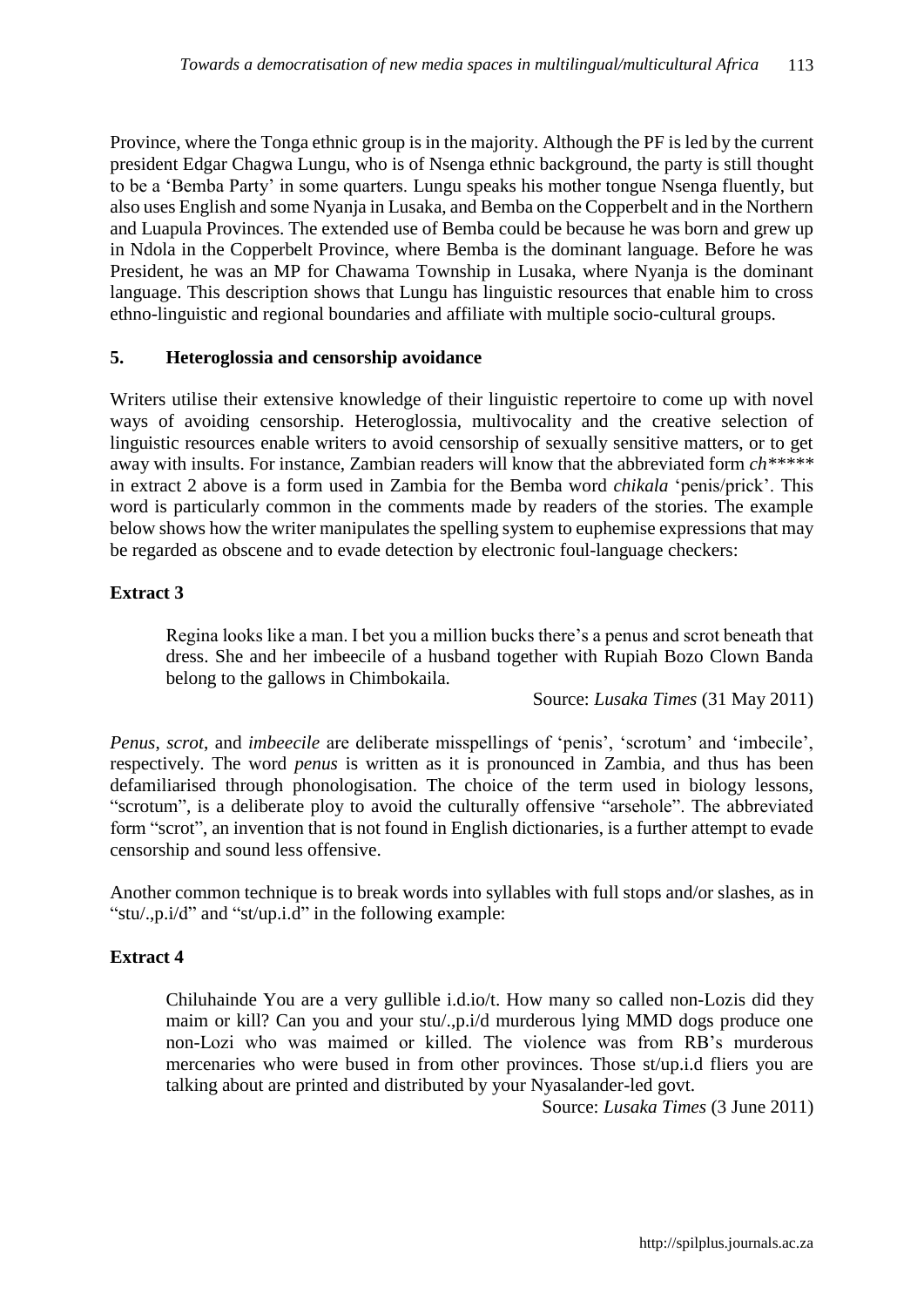However, it is also the case that insults and taboo words in Zambian languages are spelled as if they were English words, as in the example below:

## **Extract 5**

ubushimbe (spinsterhood) na nyelay yamu gwila mama uyu! I am amazed that after doing so well with the tax issues, she has become as disappointing as ka EL! We simply have inexperienced leaders running the show! Its a good thing she has only one year left on her contract! As for EL, he knows his contract is not going beyond exactly one year from today!

Source: *Lusaka Times* (12 November 2015)

*Ubushimbe* 'bachelorhood' is a Bemba word with negative cultural connotations. It is used to refer to men who for whatever reason are unmarried. The word has been recontextualised by the writer to refer to a woman who had said that Zambia should adopt the United States dollar and drop the national currency, the kwacha, because the latter, like the Zimbabwean dollar, had become worthless. More importantly, the writer refers to the woman as having *nyelay*, loosely translated as 'sexual urge'. This is a rephrasing of the Nyanja/Nsenga/Ngoni *nyele* 'sexual urge'.

Below we see more examples of misspellings and the use of indigenous Zambian languages to evade censorship.

## **Extract 6**

ulimbwa sana chikala…wabe bolo uncircumcised how dare u say sh.it about Zed..U jst left Zed probably 4 skool and yo parents were sweatin to get yo damn \*AS.S\* in Shangai u foolish chap…Come bak n mek Zeb a beta place..shangai nyo nyo nyo\*fyola\*

#### **Extract 7**

Busy wasting taxpayers money and the police's time with such a frivolous case. MxxchwM. No wonder they are unable to attend to real crimes.

#### **Extract 8**

## SHERRRRRT ON POINT- IS IT ANY OF THEIR BUSINESS AI? KWATI BA SHAVELE AMA VUZI BA BIKA PA DOOR …. CHIKALAS IF YOUR WEEKEND WAS NOT AS GOOD AS JKS

Source: *Kachepa360* (27-31 May 2011)

Extract 6 starts with the Bemba *ulimbwa sana chikala* 'You're a dog, you prick'. In the next sentence, the writer uses a synonym for 'penis': *wabe bolo* 'You dick [head]'. He ends with the *uku-fyola*, that is, the 'ideophonic curse': *nyo nyo nyo.* He has turned and shortened the word *ci-nyo* 'arsehole' into ideophones for aesthetic effect and to heighten the intensity of the insult. Similarly, *MxxchwM* in extract 7 is an attempt at *uku-fyola*. The letters of the 'word' represent a curse/insult produced by clenching the teeth together and sucking in air from the sides of the mouth. The longer and louder the sound, the higher the intensity of the curse/insult.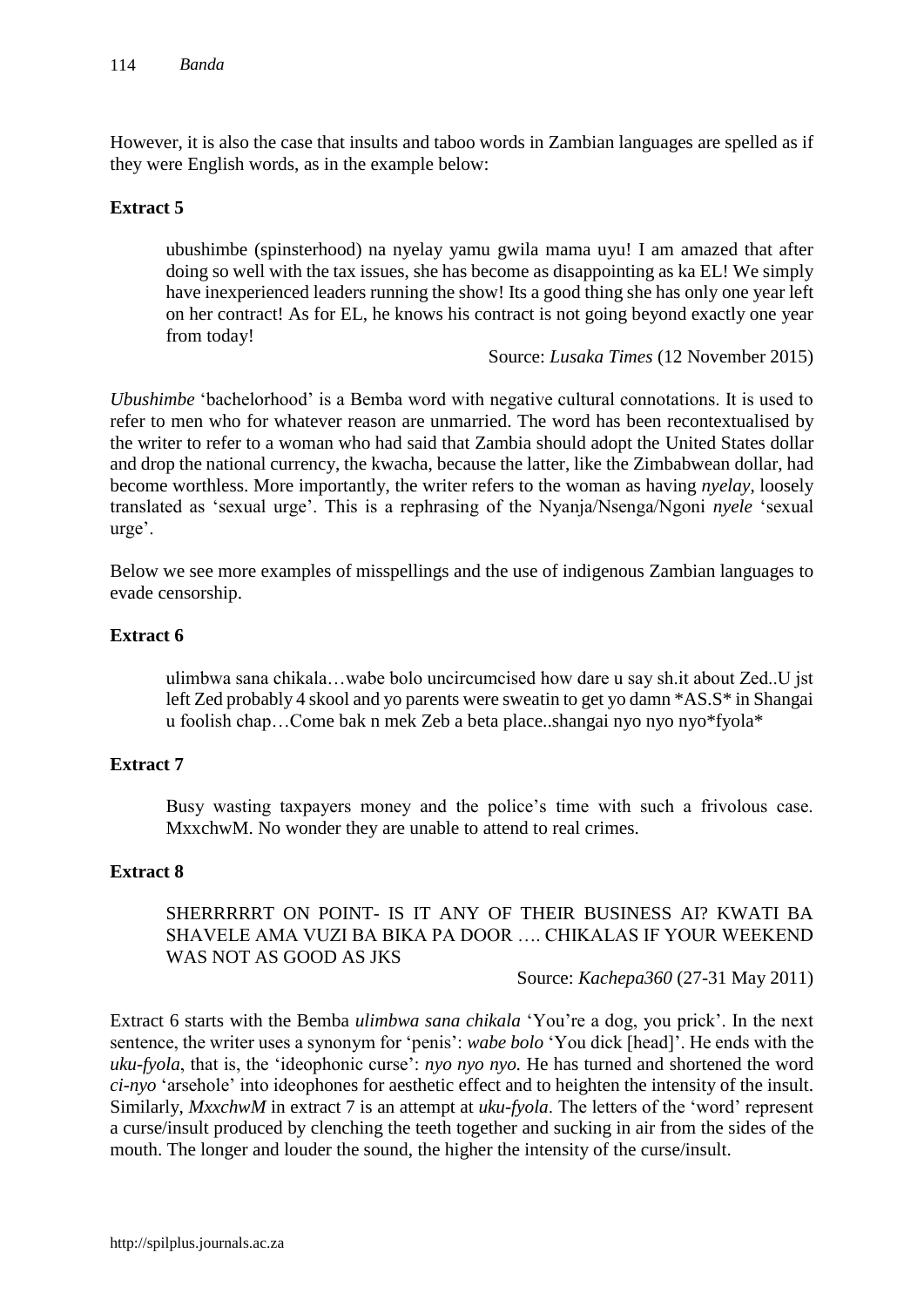The writer in extract 8 uses capitalisation together with choice taboo words from Zambian languages for effect. He deliberately misspells 'shit' *SHERRRRRT* and, to further evade censorship, he blends Bemba, Nyanja, Nsenga and English: KWATI BA SHAVELE AMA VUZI BA BIKA PA DOOR 'It's like shaving pubic hair and leaving it on front of the door' (*kwati ba* 'it's like'; *a-ma* 'aug-plural marker prefix' = Bemba; *shevele* = Bemba/Nyanja phonologised from English 'shave'; *vuzi* 'pubic hair' = Nyanja; *pa* 'on' = Nyanja/Nsenga/Bemba, etc.). *Chikalas* 'pricks' is a blend of the Bemba *chikala* with the English plural marker *–s*.

#### **6. Exploiting multilocality: Stylising rural, urban, traditional and late-modern identities**

In the extracts, the interplay between 'standard' or rural forms and urban forms of Nyanja, Nsenga, Bemba and English is palpable. The contrastive use of different registers and sociolects is seen within and across the various texts. In addition, writers exploit the morphosyntactic (and also phonetic) aspects of Bantu languages together with English for different meaning potentials. Morphemes, words, phrases, or entire sentences from local languages, English and other languages are used for maximum communicative and aesthetic effect. Because Zambian languages are agglutinating in nature, writers often exploit the fact that words can be sentences and vice versa.

In the past 20 years, there has been a noticeable increase in the use of multilingualism in traditionally English newspapers in Zambia, indicating that the use of multiple languages increases the popularity and sales of these papers. The media are also aware that due to the overwhelming multilingual dispensation among Zambians, the paper can 'keep it real' by quoting verbatim in whatever language cited. They sometimes translate quotes spoken in Zambian languages, but increasingly they place the original text and translated text side by side.

It would appear that translating African languages into English is a risky exercise, as intricate meanings, especially those embedded in sayings and figurative language, are often lost in translation. Newspaper translations often give a general picture of what is contained in the original text. Including the original text together with the translation means that those unfamiliar with the Zambian language in use will get a general picture, while multilingual Zambians will extract specific meanings from the original source, as they are also likely to be aware of the socio-cultural contexts of use. The extracted story below is illustrative of these arguments. The English and Nsenga texts are placed dialogically and side-by-side to enable multilingual readers of the English newspaper *The Post* to get the full story. The translated texts do not tell the full story. For this reason, I not only retranslate the texts; I also provide the socio-cultural information that is missing from the original translations.

## **Extract 9**

My ex-husband was lazy in bed – Dora

By Joseph Mwenda in Petauke

MMD spokesperson Dora Siliya on Thursday revealed to Petauke residents that she divorced her husband because he was lazy in bed.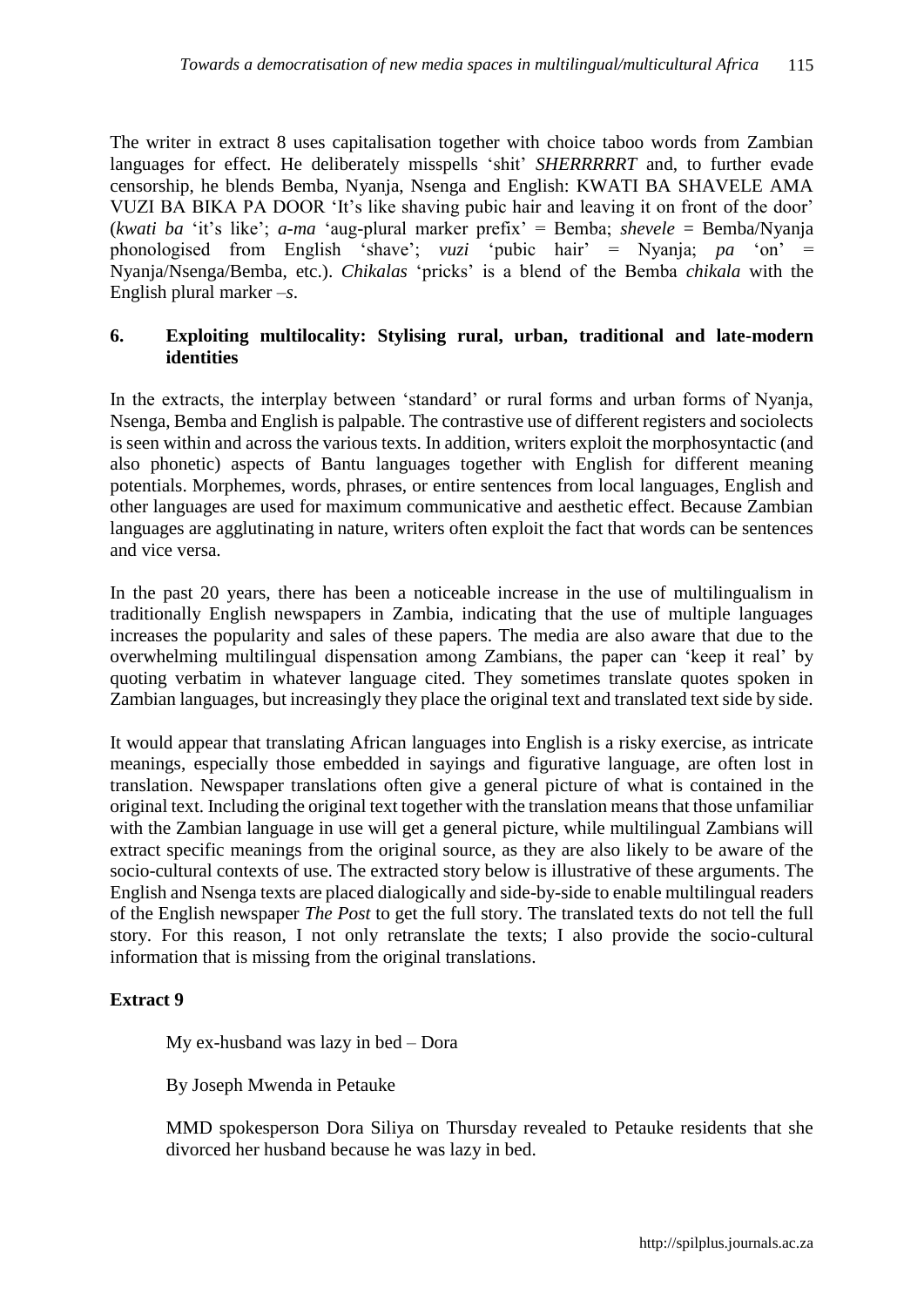And Siliya urged men in Petauke Central Constituency to admire her beauty and soft bums and not each other's beards because the laws of Zambia prohibit homosexuality. Addressing about 500 villagers who attended her rally at Minga Stop Basic School, Siliya, who is MMD parliamentary candidate in the area, urged people not to vote for PF leader Michael Sata because he failed to develop the country when he was in government.

Speaking in Nsenga, Siliya likened Sata to her ex-husband whom she said she chased because he was lazy in bed and failed to give her children.

*"Neo niwela kuno kuti nikwatileko nivyale, lomba alumebasu everyday pakuyolala usikuonse ni bombasa… Lomba seo tanakazi tukuti yai uyo nimchiza mkwelekazi tichiti nkhoyani kwanu nkhoyani musakileko ayakine, lomba akolwa tujilijili akuti Dora ningakupase vumo neo, ee! Ningakupase vumo neo, anipasile vumo panja pabanthu?"* '"I got married in order to bear children. Now my husband, all the time when going to sleep he puts on boxer shorts. Now, us women we call such a person a relief provider to the wife. I said go and find another one. Now he is drunk with *tujilijili* and he is saying "Dora I can impregnate you". Will he impregnate me from outside in full view of people?"'

Siliya said after she divorced her husband, other women who thought they were more beautiful than her went after him thinking she failed in her marriage.

*"Nufuna munikonkhe bwino nikaliyo silizhya. Lomba neo nebautushya olabila tetyo panja. Mphela ayakine asimbi akuti yai a Dora akangiwa chikwati ne nitoleko instead yakuti anikonshye kuti weo chewebautushila nichinji? Ati a Dora akangiwa nitole chikwati pakuti beve ndiye abwino ngako. Lomba apa ochita akati tole kuya nao mung'nda ndiye pakuona ulesi wenebapitikishila neo."*

'"I want you to follow me well. I have not yet finished. After I chased him, some ladies said Dora has failed in her marriage I will take over from her instead of asking me why I chased him. They thought they were more beautiful but now when they take him into the bedroom, that's when they see the laziness that I chased him for", Dora said.'

*"Ni same-same na Sata, a Sata olabila kunja lomba akuti neo ningachite ichi, alimonga niwala munakazi asakonshya kuti muyangu chemuutushila nichinji? Khaliwe ya Sata niipa, kubaona tyala pamenso ooneka kuti khalidwe yao niipa, kupa Sata vote nikuononga, nikutaya mumanzi."* 

'"It's the same with Sata, he is saying now when he is outside government that he can do this. It is like that woman who does not ask why her friend chased the husband. Sata is a bad man, you can tell from his face that he is a bad man and giving him a vote is wasting."

Source: *The Post* (11 September 2011)

One does not expect an African woman in a typical African village to utter "My ex-husband was lazy in bed" in front of villagers. She is in Minga, a remote area even by Zambian standards, to campaign for re-election as Member of Parliament for Petauke, a rural district in Eastern Zambia. Although Dora has lived and worked in the city of Lusaka, she is aware of who she is talking to and of their culture and traditions. The Nsenga people she is addressing are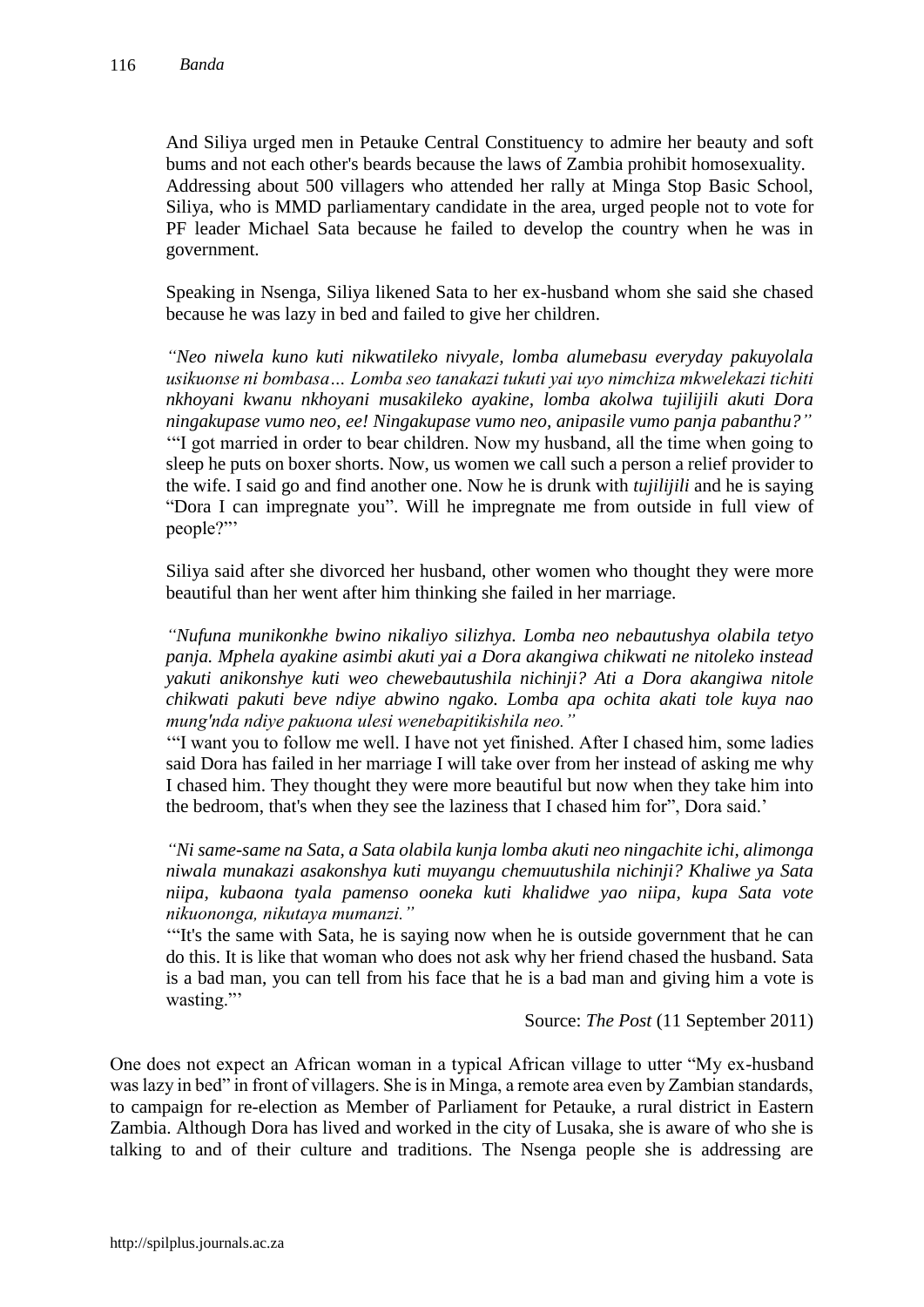matrilineal, so that traditionally the gender hierarchy is not necessarily male-dominated. Nsenga women are also thought by legend to dominate their men materially and sexually (cf. Epstein 1978), which is implicated in Dora's text below. Dora's references to her "beauty and soft bums" are not by chance. Historically, Nsenga women have been stereotyped as extremely beautiful, loud, opinionated and overly resistant to male domination (see Dear Zambia Social Forum 2014). It has been written that even other 'tribes' such as the Bemba compose songs about the beauty and "sexual attractiveness" of Nsenga women (Mitchell 1956:8; Epstein 1978/2009:13). Mitchell (1956) and Epstein's (1978/2009) descriptions relate to what they call "tribal stereotypes" in the 1940s and 1950s in the melting pot of the urbanising Zambian Copperbelt, where migrants from all corners of the country congregated to look for employment in the mines. Such stereotypes persist, as seen from the recent discussion on the Zambia Social Forum on the subject of common 'tribal' stereotypes in Zambia. Here, the Nsenga stereotype was reprised and discussed extensively.

Unlike other Zambian 'tribes', the rite of passage for Nsenga girls is not necessarily a private one performed only in the seclusion of a house with *alangizi* 'female counsellors'. According to Taylor (2006:117), the Nsenga are among the 'tribes' that "require that the new initiates be presented to the community after the completion of the program in a sort of coming-out ceremony in which the young woman is expected to perform dances which are suggestive of her abilities as a sexual partner, and so on. In contemporary times, these can be quite public and not limited to the ethnic community; many celebrations have been covered in the national news media". Thus, traditionally, Nsenga women are encouraged to be open-minded and to express themselves openly, to talk back to or chide men, and to flaunt their 'assets'.

Following Mitchell, Epstein (1978:13) warns that although stereotyped dances and accompanying songs characterise a joking relationship, for example between the Bemba and Nsenga ethnic groups, and although "such attitudes can be expressed without giving offence, … stereotypes also operate outside the dance arena, and in so far as they enter into actual behaviour, can have more serious consequences". Dora is disparaging Michael Sata, the PF leader, who had previously said at an election rally that Dora's husband *emuleka* 'left her', a euphemism for 'divorced her', because she was ugly. She points to the 'beauty' of her *mafiga*  'soft bums' [from English 'figure'], and implies that only a gay man would not admire her attractiveness. She quickly notes that Zambian laws prohibit homosexuality.

Dora's speech appears to confirm and contest the stereotypes and social discourses surrounding Nsenga women. More importantly, she seems to challenge what people write about African women being dominated by men. She reverses the roles and statuses often attributed to men and women and gains voice and authority by suggesting that it was the ex-husband who failed to do his duties, including satisfying her sexually. In a speech laced with metaphors and figurative language, Dora likens Sata to her ex-husband. She makes it clear that it was she who terminated the marriage as the husband failed to perform his duties to satisfy her sexually and to enable her to bear children. Speaking to villagers who in the main can be said still to believe that the main purpose of marriage is to have children, she uses this cultural knowledge as her point of departure: *Neo niwela kuno kuti nikwatileko nivyale…* 'I came here to get married so that I could have children…'.

She is careful not to refer to Sata right from the beginning, as one would do in Western-type discourse in order to get to the point as soon as possible. Doing so would also be culturally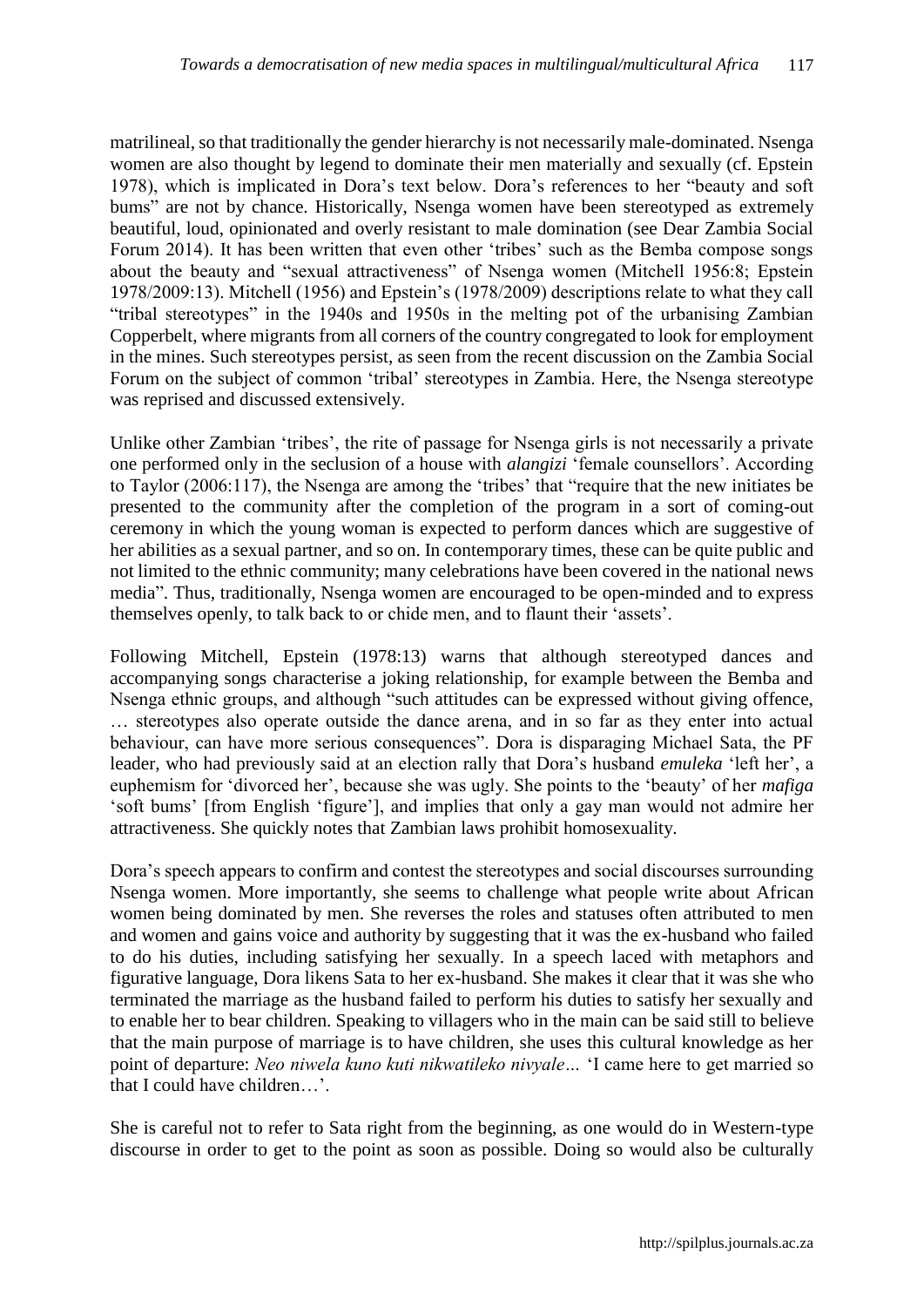unwise, as Sata is older than she is, and some of the men in the audience may be uncomfortable with a direct attack on a fellow man. Taylor (2006) notes that in Zambian society age is given more status than gender. She follows this by referring to her ex-husband using honorifics (*a*and *ba*-) *lomba alume basu everyday pakuyolala usikuonse ni bombasa…* 'now our [honorific] husband (ours) [honorific concord agreement] everyday/all the time when we go to sleep, the whole night he's in tight boxers…'. She uses the nominal class 2 prefix *a-* and the concordial class 2 prefix *ba-* of the Bantu language noun class system, which in this case acts as an honorific marker, rather than the expected or 'ordinary' *mulume wangu* (both class 1 prefixes) 'my husband'. It could be argued that this is a sign of respect towards her ex-husband. However, as is clear from the developing story of the 'nonperforming' husband, it is more likely that she is using her sociolinguistic knowledge that these honorifics also function as augmentative prefixes for aesthetic and pejorative effect.

In the next line she chooses to refer to herself in the inclusive 'we', so that it is not the 'I' (or Dora) but the community who decides to chase away the man who could not give her children because of laziness in bed: *Lomba seo tanakazi tukuti yai uyo nimchiza mkwelekazi tichiti nkhoyani kwanu nkhoyani musakileko ayakine…* 'Now we/ourselves (who are) women we said "No (meaning 'Yes') that one is just a 'male bride/wife helper'". We said "Go back to your home/village and look for someone else".'

Evidently, Dora is aware of the authoritative and elevated status Nsenga women possess in Nsenga culture. She is also aware of proclitivity towards collective decisions in village settings compared to urban areas where individualism is pronounced. Thus, her constant use of 'we' and 'our' can be said to be designed to appeal to the villagers' inclination to collective responsibility, while simultaneously constructing herself as being one of them. Among the matrilineal cultures such as the Chewa and Nsenga, the man traditionally relocates to the wife's village, where he is expected to work for the wife's family and help the wife bear children. The children belong to the wife (and her family), and heritage, including chieftaincy, is passed down from the maternal side of the family. It can be said that the reverse of *mchiza mkwelekazi* is *makoti* ('bride') among the patriarchal cultures such as the Xhosa of South Africa. Whereas among the traditional Nsenga a new family is established close to the wife's family, among the Xhosa it is established close to the groom's family. Thus, a *mchiza mkwelekazi* who fails to work the land for the well-being of the bride, family and community and is 'lazy in bed' and fails to produce children would be 'chased away' (read: forcibly divorced and sent packing).

The Nsenga have been influenced by Western lifestyles and also the Ngoni, who settled nearby after a long trek from Shaka's kingdom in South Africa. Both the Western (modern) and the Ngoni cultures are predominantly patriarchal. Dora is well aware of this, but she is exploiting the multivocality arising from the interface of modern (patriarchal) and traditional (matrilineal) cultures to arrive at a meaning that depicts her ex-husband as a failure and an undesirable person. The ex-husband does not meet the patriarchal and matriarchal tests, as he has failed to satisfy her needs as 'head' of the family or as 'subordinate/helper' to her. The use of the phrase *mchiza mkwelekazi* is designed to further her claim that she is a legitimate member of the community privy to the local socio-cultural discourses and that the ex-husband has failed to live up to the community's norms and expectations by failing to do his 'manly' duties. She confirms this argument when she later comes up with euphemisms and figurative language: *lomba akolwa tujilijili akuti Dora ningakupase vumo neo, ee! Ningakupase vumo neo, anipasile vumo panja pabanthu?* 'When he gets drunk with *tujilijili* [highly addictive local 'gin' with an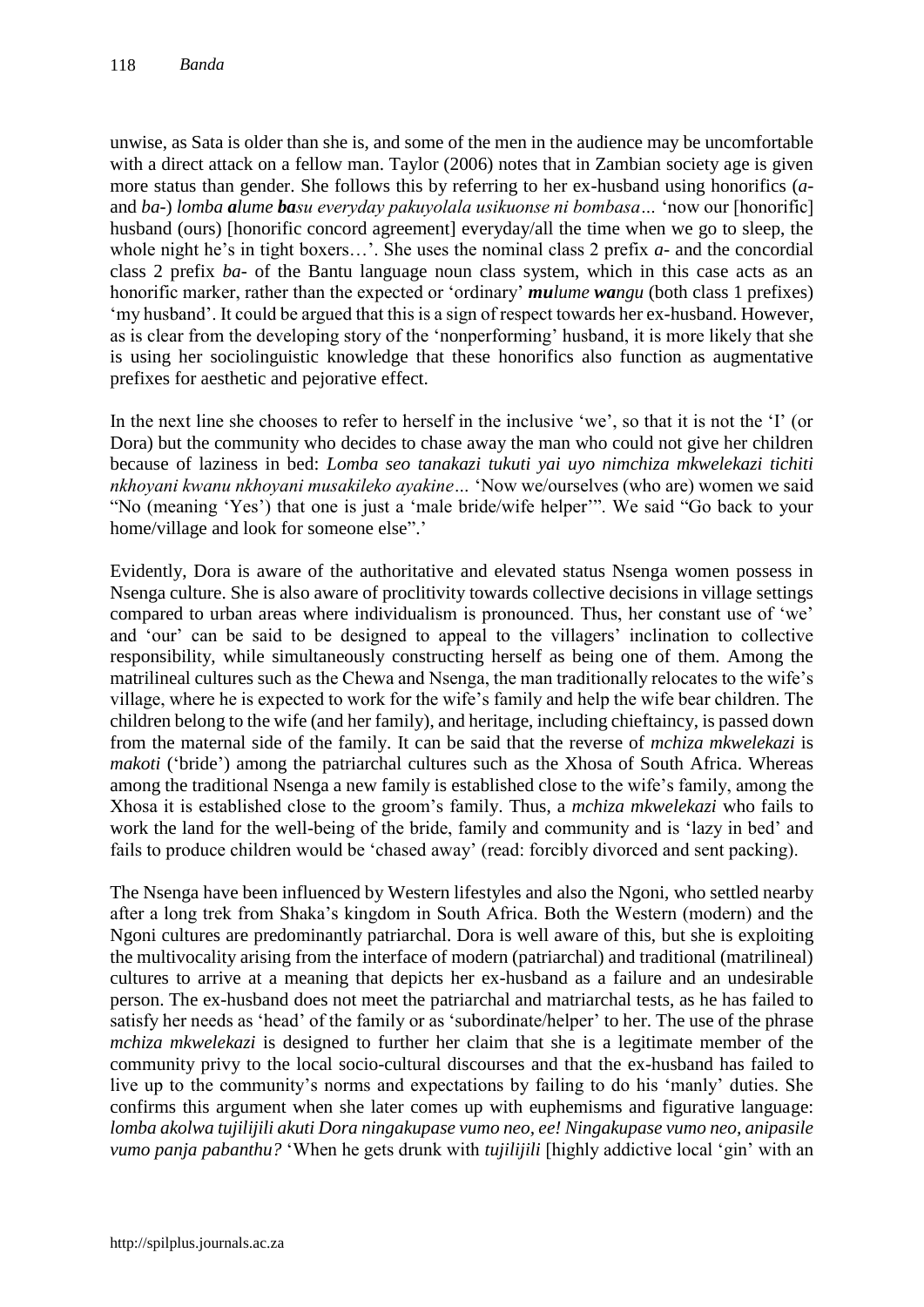extremely high alcohol content] he says: "I can make you pregnant", and I say: "Ee!/No way! I can make you pregnant my foot! How can he make me pregnant from outside/in front of people?"' The audience are familiar with community and national discourses that characterise *tujilijili* as a highly addictive alcohol that also reduces a man's physical strength and libido.

Figuratively, Dora is not just having a conversation with the community, she is also having a dialogue with her ex-husband. This helps her to build a case against him and helps to adduce additional 'evidence' to make her story appear unbiased and credible and not as hearsay. The audience are led to judge for themselves who the culprit was. She also constructs an impossible scenario by drawing on the modern imagery of *bombasa* 'tight boxers' and the traditional African imagery of trying to make a woman pregnant 'from outside/in front of people' (that is, making a woman pregnant without any (sexual) contact).

She seems to have made her point at this juncture, but not exactly; as she continues to syphon sympathy from the audience by first referring to herself in the first person ('I'):

*Nufuna munikonkhe bwino. Nikaliyo silizhya. Lomba neo nebautushya. [S]olabila tetyo panja.* 

'"I want you to follow me well. I haven't finished yet. Me, I chased him. He just doesn't say that outside".

Thereafter, she effortlessly changes to referring to herself in the second and third person. Banda (2005) describes how 'cultured women' use this technique to assume power and status in maledominated societies without appearing to be undermining social roles and gendered statuses.

*Mphela ayakine asimbi akuti yai a Dora akangiwa chikwati. Ne nitoleko instead yakuti anikonshye kuti weo chewebautushila nichinji?*

'"Some young ladies say: "Dora has failed in her marriage, and I'll take over from her", instead of asking me: "You, why did you chase him [why]?"'

She also authenticates the conversation by having a dialogue with the hapless women/woman who want(s) to take her place with 'a lazy man'. She tries to draw sympathy from the audience for the unfortunate women/woman by referring to them/her generically as *ayakine* 'other/some [women]' and in the third person by means of *ati* 'they say', as illustrated below:

*Ati a Dora akangiwa nitole chikwati pakuti beve ndiye abwino ngako. Lomba apa ochita akati tole kuya nao mung'nda ndiye pakuona ulesi wenebapitikishila neo.* 

'"They say: "Dora has failed in her marriage. I've found a marriage partner because she/they think they're a better marriage partner than I am. After she/they has/have him and take/s him home, she/they see the 'laziness' for which I chased him."'

It is clear that Dora is using the term *ulesi* 'lazy' in a metaphorical way, which is missed in the newspaper's translation. It is only when the women take him home that they find out that the man has been chased away not only because he fails to consummate his marriage; they also see for themselves that the man's male member is 'lazy'. Drinking illicit *tujilijili* 'gin' does not help his cause.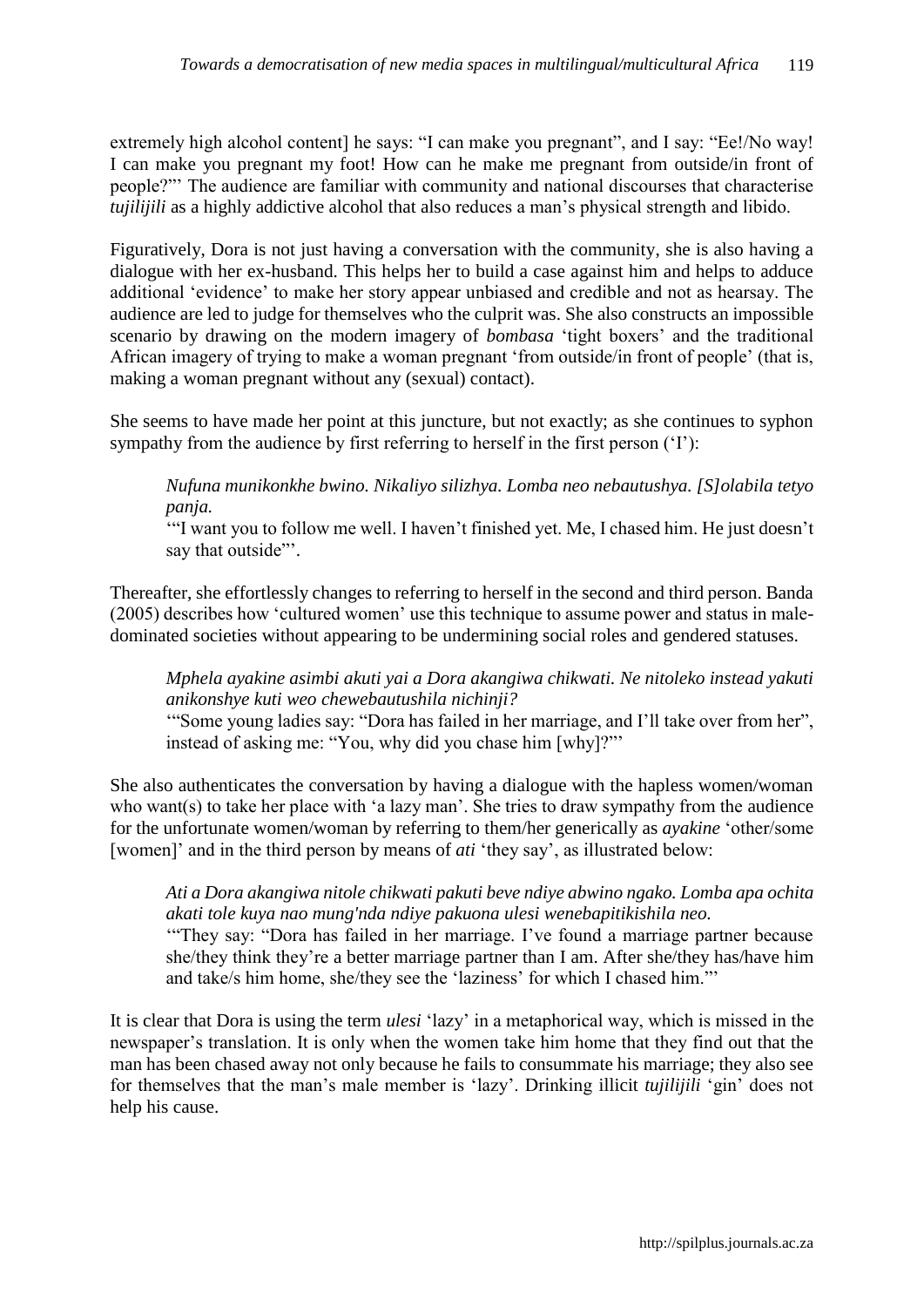It is only at the end of Dora's speech that she links the story to the opposition leader Michael Sata. She not only links Sata to the 'lazy' man who boasts about his sexual prowess to the entire world while being 'useless' inside the home; she also links him to those women ('people') who enter into relationships without being fully aware of what they are getting into:

*Ni same-same na Sata.A Sata olabila kunja lomba akuti neo ningachite ichi. Alimonga niwala munakazi asakonshya kuti muyangu chemuutushila nichinji? Khaliwe ya Sata niipa. Kubaona tyala pamenso ooneka kuti khalidwe yao niipa. Kupa Sata vote nikuononga; nikutaya mumanzi.* 

'"This is the same as Sata. Outside government, Sata promises things he cannot deliver if in government. He is also like the woman who doesn't ask her 'friend' why she divorced her husband. Sata's (behaviour is that of) a bad man. You can tell from his face that he is a bad man. Don't waste your vote on him. It'll be like throwing your ballot in a river/stream."'

In the analogy, Dora uses metaphorical language and sayings associated with the rural folk to argue that when Sata was a member of her party, the ruling Movement for Multiparty Democracy (MMD), his performance was dismal. Now that he is no longer a member of the MMD after forming his own party, he promises people socio-economic development, which he failed to deliver when he was in the ruling government. Those people enticed to join Sata's party are likened to the women who wished to marry the husband Dora had divorced for failing to perform his husbandly duties.

In male-dominated societies, Dora's speech could be perceived as inappropriate, as women are not expected to speak about sexual matters, certainly not in an open forum (unless it is to do with clinical matters, including dissemination of information on sexual abstinence, HIV/AIDS and so on) (cf. Banda 2005). However, Dora has used her knowledge of Nsenga culture and language, her city and modern upbringing and prevailing national discourses on the acceptability of homosexuality to fine-tune her campaign message. At the time of this campaign, there was a debate on the 'acceptability' of homosexuality in Zambia, which was triggered by two men who decided to marry in defiance of Zambian law. It is in this context that Dora's apparently innocuous comment that men should "admire her beauty and soft bums and not each other's beards because the laws of Zambia prohibit homosexuality" should be seen. Although Dora is Western-educated and spends most of her time in the capital city of Lusaka, she simultaneously manages to construct herself as a 'traditionalist' and protector of African 'culture and tradition', which is likely to be appreciated in the rural areas. She balances traditional and modern values to acquire a voice which she uses to directly challenge the prevailing sentiments about the duality of male-female social roles and statuses, in which males are seen as dominant (cf. Banda 2005). Furthermore, she gains considerable moral ground by interrogating the socio-cultural power of men in African society. She exploits modern and traditional cultural capital to extend her fight for 'cultural morality' against men such as her exhusband and the opposition's Michael Sata who dare question the sanctity and power of a 'traditional' Nsenga woman. Therefore, Dora uses the dialogicality between modern and traditional cultures and sociolinguistic knowledge of Nsenga euphemisms and figurative language to accomplish agency and voice, which in turn enables her to transform the social role of the 'timid African woman' to an aggressive but 'cultured' woman who questions a man's integrity and 'traditional' authority in an open forum.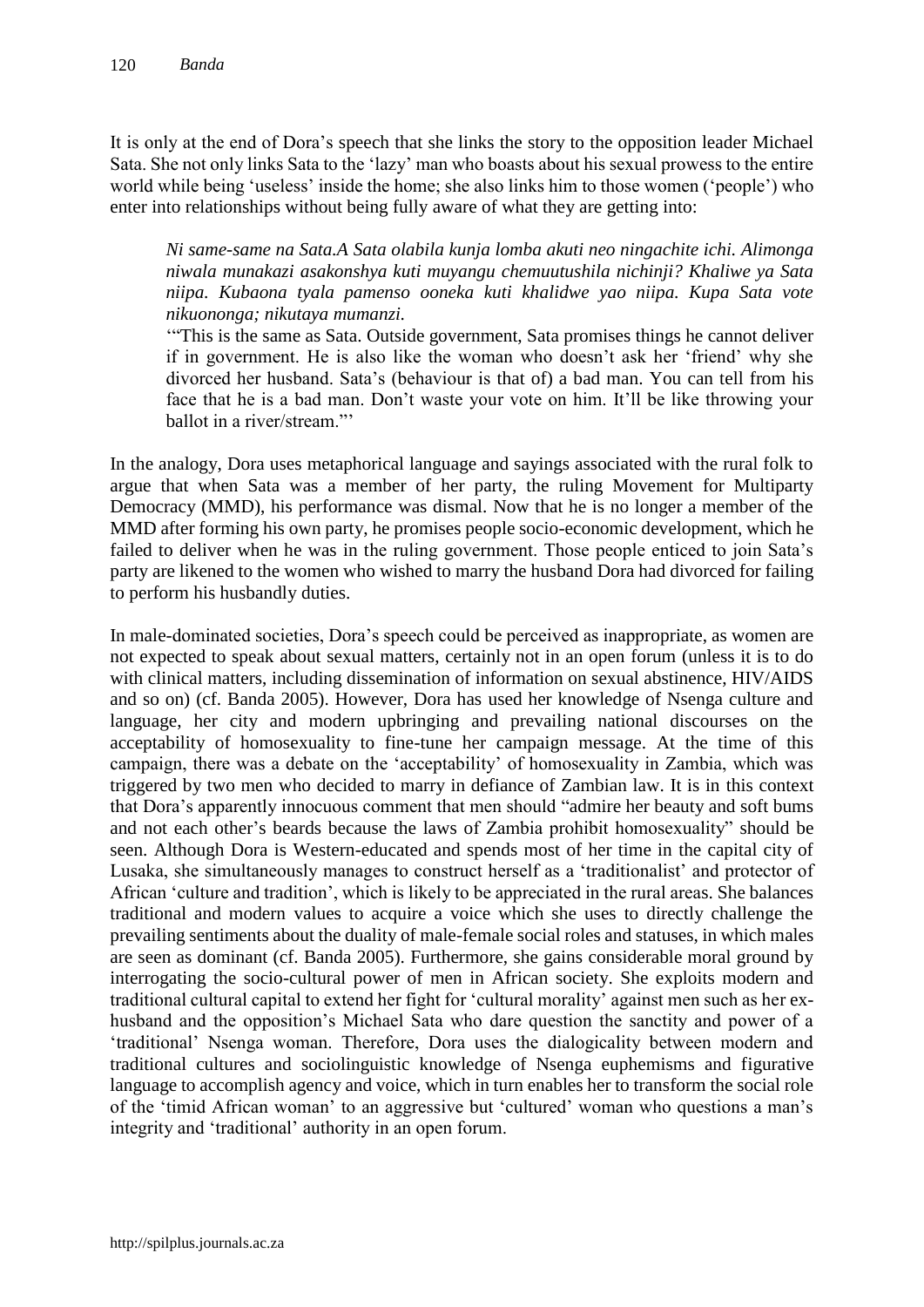## **7. Material culture of multilingualism**

The data analyzed above suggest that the Internet has become the site where the material culture of multilingualism in Zambia is linguistically reflected. Aronin and Ó Laoire (2012:3) perceive material culture as "the study of artefacts and objects as well as landscapes, cityscapes, roadscapes, villages, localities, dwellings, private households and collective homes, public spaces and ways of their organisation and use". Since people label artifacts, events, rituals, experiences and so on with different linguistic forms in multilingual contexts, I want to argue that the study of the material culture of multilingualism is also about the study of shared cultural capital, including linguistic resources, across ethnolinguistic and multilingual cultural groups, as illustrated in this paper. I have shown that Zambians use the multilingual linguistic dispensation to discuss recent and distant events and social issues, as well as immediate and distant physical objects and materialities.

Since the linguistic resources are shared, in the recent past, headlines using Zambian languages were usually not translated into English; not for economy of linguistic resources, but in order to provide maximum aesthetic and informative value, as in the following:

## **Extract 10**

'UPND Supporters are a proper definition of Ubukopo'

Source: *Zambia Reports* (12 November 2015)

*Cikopo* is a Zambian word (as far as I know, all Zambian languages use this word) literally meaning 'tin'. However, it has different shades of meaning in Zambian discourses, as in school/education a *cikopo* refers to a 'dull learner'. In this sense, *cikopo* refers to 'empty tin'. In the political discourse of party rivalry, as suggested in the headline, *ubu-kopo* [state of being a *cikopo*] is a reference to supporters of the UPND party, who have much to say but fail to say anything of substance; just like a tin makes a noise when it is empty. The inclusion of the augprefix *ubu*- turns the word into Bemba and related languages. In Nyanja, Tumbuka, Nsenga and other languages, it would be *u-kopo*.

## **Extract 11**

## TODAY'S EDITORIAL COMMENT: Kutumpa

Source: *The Post* (4 November 2015)

*Kutumpa* 'stupid' is a Bemba word which has become integral to the extended Zambian linguistic repertoire. The question is, why use the Bemba word and not the English word? *Kutumpa* and "stupid" have become specialised terminology: the former is in common use, while the latter is perceived as a serious insult. Historically, during colonial times, white bosses were fond of unfairly admonishing their black employees with the word "stupid". Even the most educated Zambians who are familiar with the English-dictionary meaning of the word avoid it and opt to use the Bemba version, which does not carry social sanction. Both the paper and the President who is being cited use *kutumpa*, not the English version "stupid". Despite the power he has as president, the audience and Zambians generally would not have taken it well had he used the word "stupid" at a rally; even if this were to castigate teachers for campaigning for the opposition. In part, the main story reads: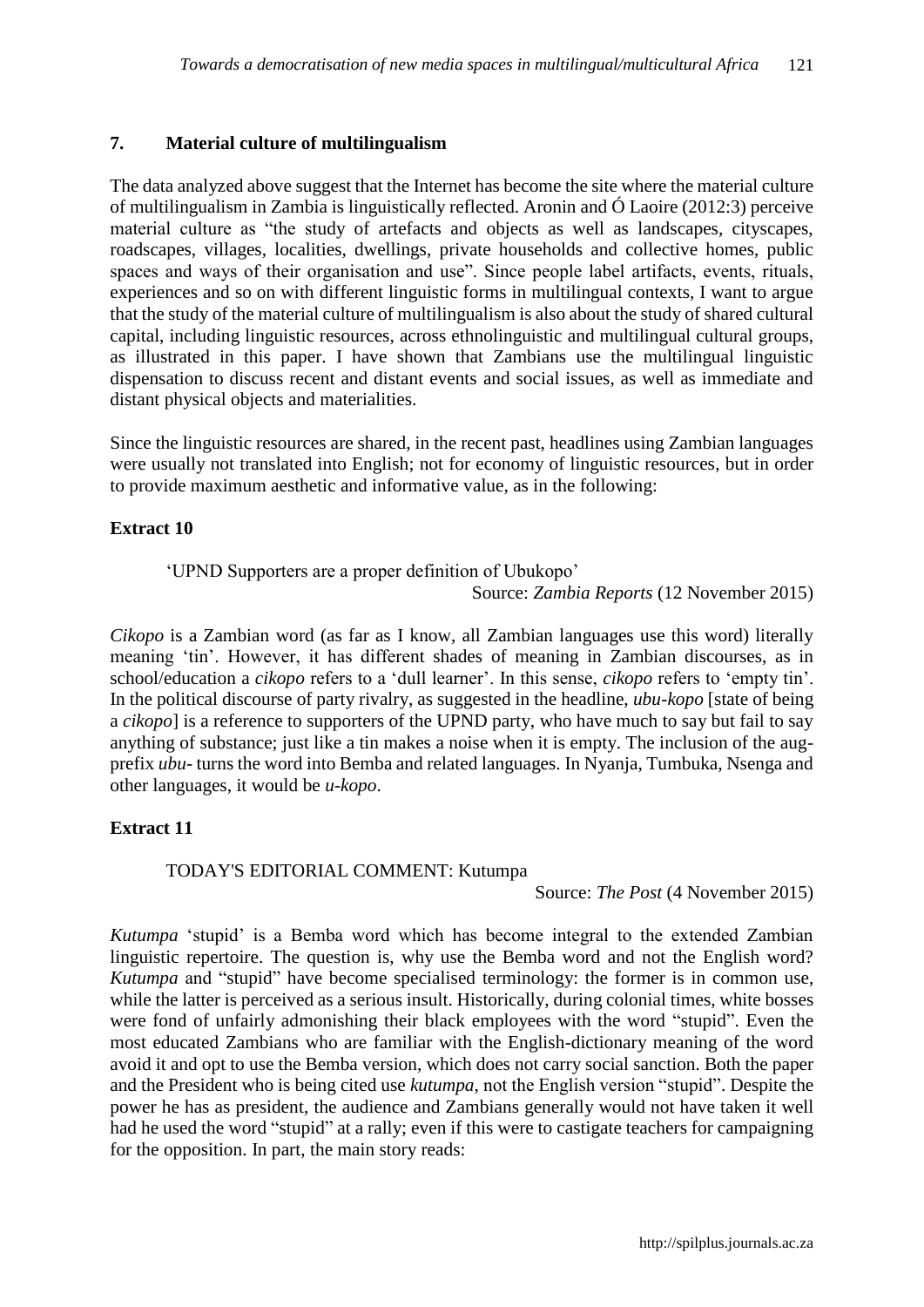"…But before I go back to Lusaka, I want the civil service to change, maka ba teacher baku Chingola ['especially teachers in Chongola']. Let me take this advantage [*sic*] to warn those teachers: I will sort you out, you are supposed to serve the people of Zambia, but you are using government resources to campaign for the opposition. Nganamitamfya kutumpa kwenu ['If I fire you, blame your stupidity']".

The paper does not translate the parts that are in Bemba, as they are aware that most Zambians, regardless of linguistic background, will know what is being said.

Similarly, *alangizi* 'female counsellors' is a Nyanja word that has now become part of Zambian (and Zambian English) multilingual discourse around growing up, regardless of one's ethnic/linguistic group.

# **Extract 12**

Mumbi needs alangizi – Ngoma

By Fridah Nkonde

THERE is need for alangizi to sit PF deputy secretary general Mumbi Phiri down and teach her how to respect her husband and men in general, says Levy Ngoma.

And Ngoma, the Sinda MMD member of parliament, says easterners are not tribal people and will not vote for President Edgar Lungu just because he comes from their region.

Commenting on Mumbi's statement that she regrets having children from Eastern Province because people in the region have rejected President Edgar Lungu, who is their own son, Ngoma wondered why Mumbi was fond of undressing and insulting men.

Source: *The Post* (22 October 2015)

*Ku-lang-a* means 'to show/teach'. Traditionally, *alangizi* would counsel other women regarding marriage, nutrition and other socio-cultural issues affecting the family and community wellbeing. Girls and women thought to be 'disrespectful' to elders in particular are advised or recommended to have *alangizi* teach them manners. Mumbi Phiri, a woman, is said to have disrespected men and her husband by her comments. Mumbi Phiri's words are interpreted as an attack on her husband and men generally, as she is suggesting that she regrets marrying him on account of political differences. In addition, she is "fond of undressing and insulting men", meaning that she exploits men for children and then leaves the men after she has got what she wanted.

## **8. Summary and concluding remarks**

Considering the analysis above, it can be argued that there is a deliberate effort to spurn "monodiscursivity, homophony and monolingualism" (Busch 2011:3). The apparent resistance to monocultural domination and hegemonic existence is seen in the interlocutors' exploitation of the interface and dialogicality of the centripetal and centrifugal socio-ideological forces, both of which are used to achieve novel meanings and social relations. In this framing, "heteroglossia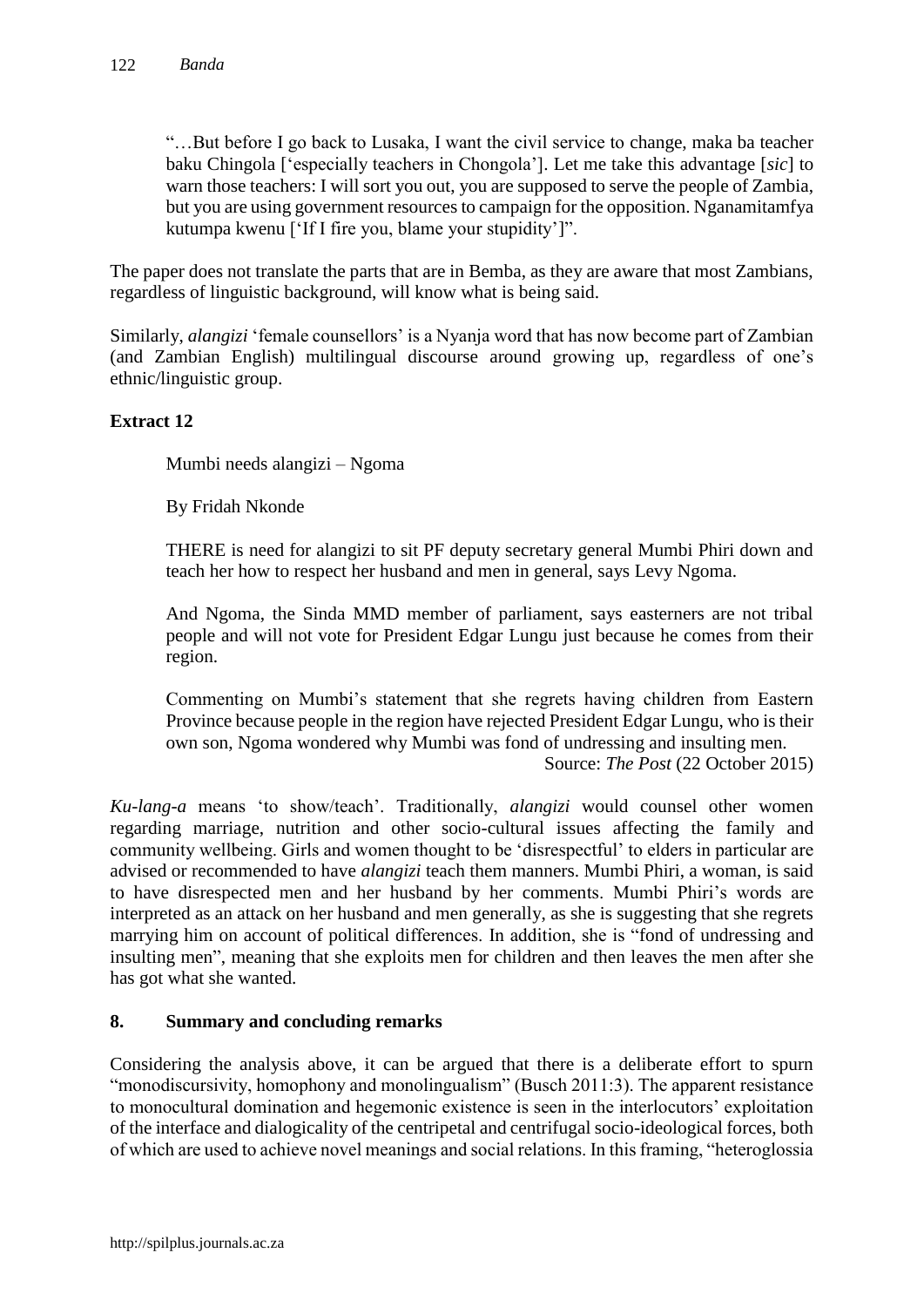becomes a counter-strategy that functions as a 'parodic antibody' which challenges and profanes the authoritarian word and brings it back into dialogue" (Bakhtin 1986:133 cited in Busch 2011:3). In this regard all languages have an equal chance to be heard, as there are no minority or majority languages. Following from this, we find that there is a decentring of formal or 'standard' language as the preferred code for meaning-making. Punctuation and other 'formal' grammatical features are optional rather than obligatory. The constant reframing, blurring and levelling of boundaries between English and indigenous languages and among indigenous languages ensures the blurring of language hierarchies and cultural boundaries. Formal and informal linguistic dispensations, as well as modern and traditional and 'town' and 'rural' cultural capital, are brought into dialogue to maximise meaning potentials.

Heteroglossia enables Zambians to affiliate themselves with multiple ethnolinguistic groups, regions and even nationalities. The creativity that goes into the interfacing of the linguistic choices relating to the local/global, traditional/modern, town/country, formal/informal and multiple linguistic resources is empowering to those involved. This leads to a celebration of the integration of diversity and collaboration as well as shared cultural and linguistic knowledge and references, and to further integration of the local/global, traditional/modern lifestyles, the formal/informal linguistic interfaces, and the associated cultural materialities and affiliations.

No doubt developments in media technology, which make it easy to manipulate linguistic features, are also critical in unlocking the creative ability of multilingual/multicultural Zambians to 'speak' across regional, national, linguistic and even ethnic boundaries. This in turn gives them 'voice', as well as a platform to perform multiple identities and to produce multilocalities and hence to affiliate across ethnic, regional and national boundaries. Since different language forms are associated with different social groups, localities and regions/centres, multivocality enables Zambians to belong to several localities, social groups and regions at the same time.

I have shown how traditional sayings and idioms, 'standard' language and spelling systems are used together with so-called 'urbanised' and globalised discourses to (re)shape and (re)create language. Formal or 'standard' forms of written language, whether English or Zambian languages, are used side by side, as if to mirror or neutralise each other. In this sense, the spaces of interaction are democratic. It is clear from the manner in which readers blend features of socalled 'centre' and 'periphery' norms that in most cases they are aware of the static and rigid norms of 'traditional' grammar, spelling systems and associated cultures, while also appreciative of how writers can manipulate (trans)cultural capital across the traditional and modern cultural boundaries and between complementary and contradictory logics. This is what makes the kinds of data analysed in the paper interesting: contradictory logics are entered into dialogue in order to create specific shades of meaning. To apply 'centre' or 'standard' norms to these discourses is inappropriate and can lead to misinterpretation and misunderstanding of the messages and/or the ever-shifting alternative norms in play. The harnessing and representations of this cultural capital and these diverse voices in the  $\left(\frac{1}{1}\right)$  (co)(n)texts not only constitute the peculiarities of the heteroglossic (and even heterotopic) practices of speakers/writers, but also demonstrates that language is a product of social activity. In this regard, successful deciphering of the (co)(n)texts demands that one divorces traditional understanding of what constitutes 'language' and particularly 'centre' norms about how language should be written. Heteroglossia or 'mixing' is "socially embedded in African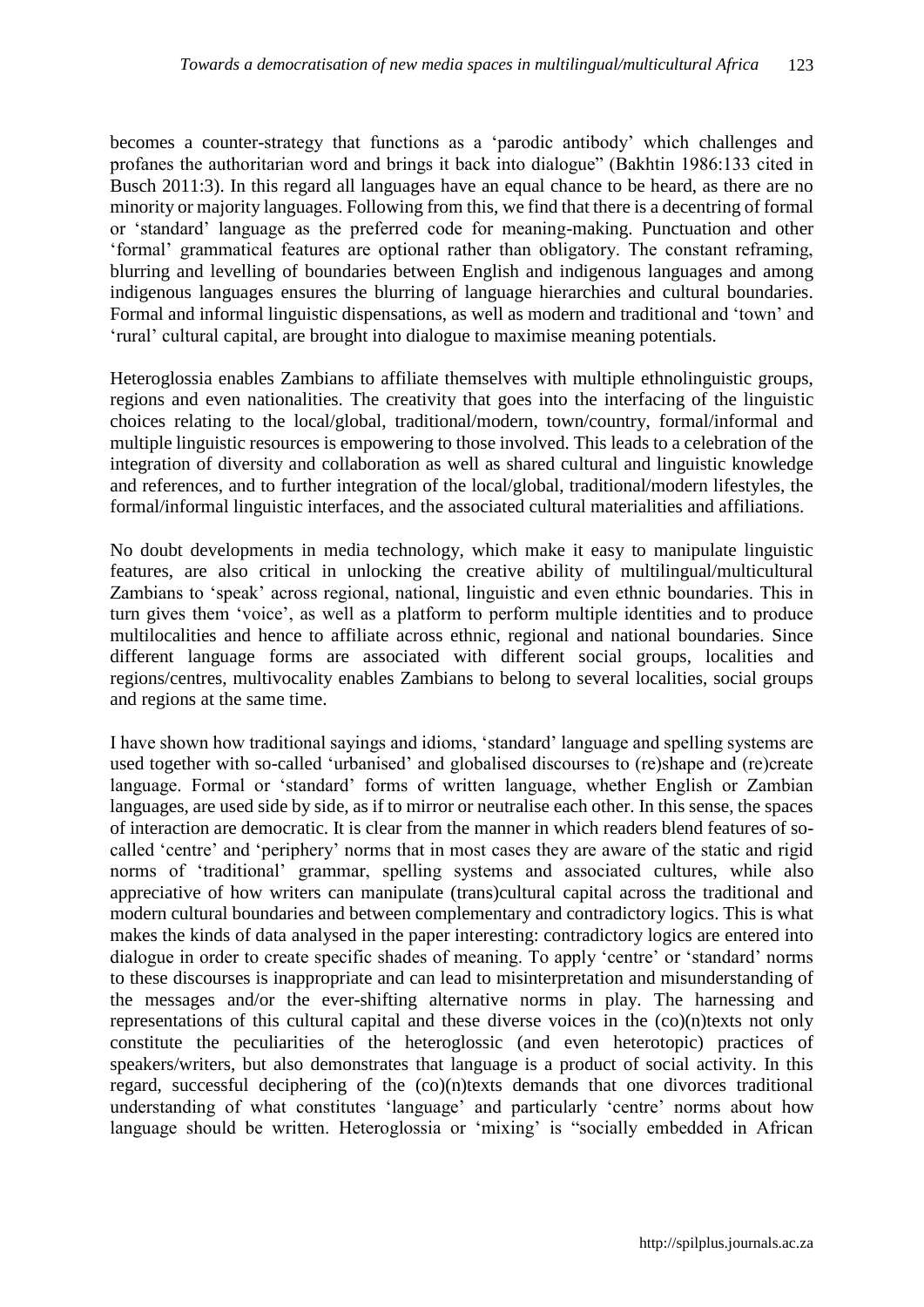historical and contemporary social experiences and uses of language" (Makoni and Mashiri 2006:82).

There is a sense in which the bits and pieces that constitute 'language' emerge from the kinds of interaction and information required in contexts. Seen in this way, it can be said that 'language' emerges from the different practices and contexts. This is in line with Pennycook (2010) and Makoni and Pennycook's (2006) argument about the need to disinvent and reconstitute languages; not as autonomous systems or codes, but as products of social practice. Multivocality is a natural consequence of a multilingual linguistic dispensation, rather than a special instance of language practices in multilingual contexts.

Since multivocality is localised in language practice, the forces of centralisation are neutralised in discourse. There was no complaint from the readers and commentators on the use of multiple languages in what are English-language papers. The use of linguistic features from languages other than English or 'official' Zambian languages was not only 'democratic': it also ensured that different shades of cultural meanings were not lost in translation. It is also interesting that in the data collected since 2011, there have been little or no complaints about spelling or grammar. There seems to be acceptance of decentralisation and localisation. The forces of vertical structuring and hierarchization of languages and cultures are then seen for what they are: social constructs (see Appadurai 1996). Embracing heteroglossia as a discourse practice in multi-ethnic and multilingual societies enables a dialogue between forces of decentralisation and centralisation, which in turn checks the negative effects of inequality and hegemony between languages, ethnic groups and cultures. The different ways of 'doing' language are increasingly being integrated into an extended linguistic repertoire with a transnational character, rather being specific to an ethnolinguistic group. Thus, 'doing' language is increasingly becoming part of Zambia's culture of growing up.

Therefore, in theorising language in the face of the Bakhtinian notions of heteroglossia and Pennycook (2010), Makoni and Pennycook's (2006) and Heller's (2007) idea of language as social practice, we need to be aware that language is not an autonomous system out there (waiting to be appropriated and used); language emerges in localised practices. Similarly, in celebrating language use, new media affordances, globalisation and internationalisation, we need to be cognisant that these are not a function of "what's out there"; rather, they are dictated by the localised practices in multiple localities. Thus, there is a need for a sociolinguistics of globalisation that accounts for the localisation of linguistic and cultural forms. The blending of local, regional, national and international linguistic features and cultural materialities allows innovations in the production of diverse localised meanings and social experiences. These innovations have global implications. In this regard, if forces of centralisation and decentralisation are seen as being in dialogue rather than as mutually exclusive, there is a greater chance of difference and diversity being celebrated and monoculturalism, monodiscursivity, monoglottism and hegemonic existence being disavowed.

## **References**

Africa, H. 1983. Zambian English: Myth or reality? Unpublished seminar paper. Lusaka: University of Zambia, Department of Literature & Languages.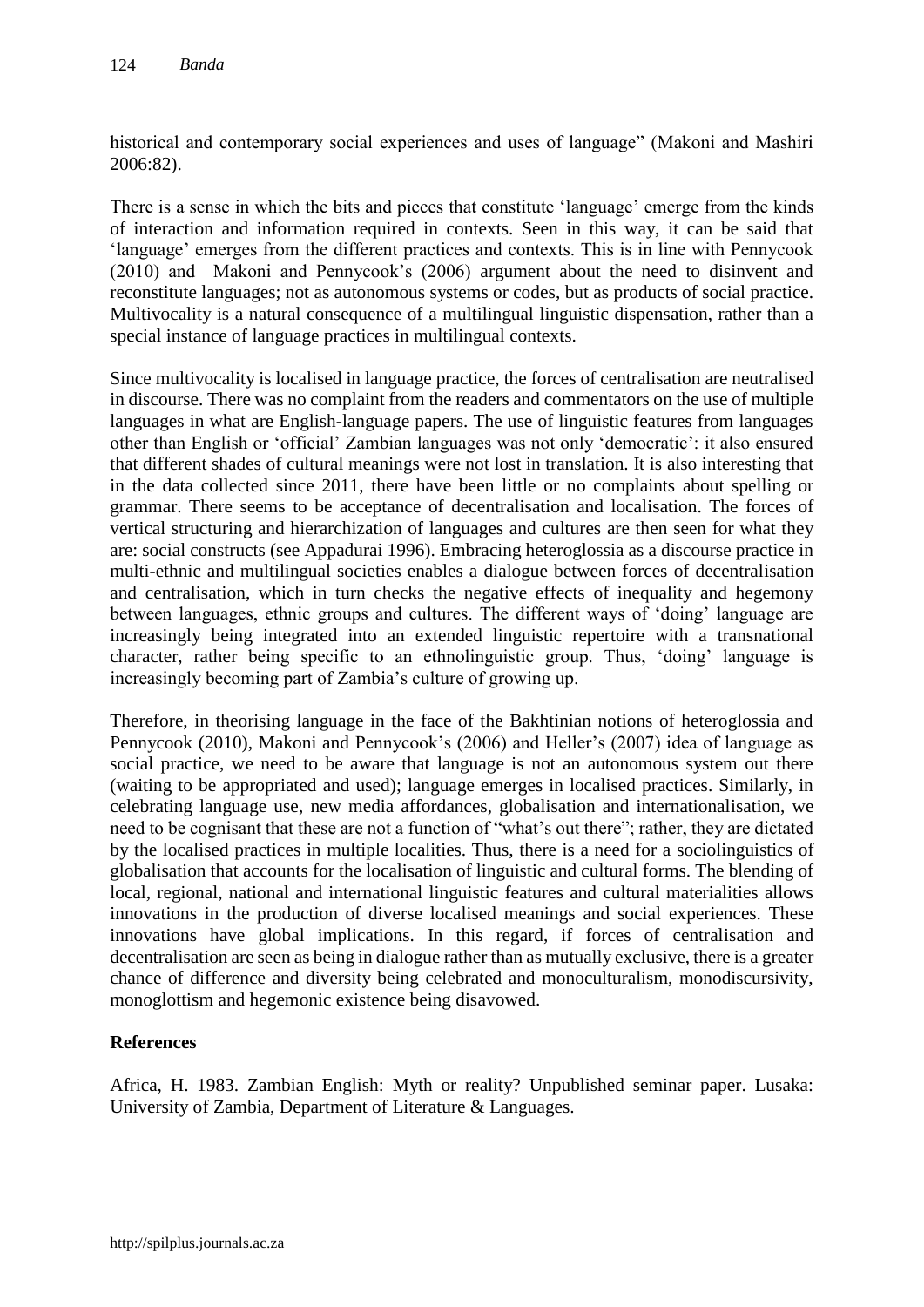Appadurai, A. 1996. *Modernity at large: Cultural dimensions of globalization*. Minneapolis: University of Minnesota Press.

Aronin, S. and D. Singleton. 2008. Multilingualism as a new linguistic dispensation. *International Journal of Multilingualism* 5(1): 1-16.

Aronin, L. and M. Ó Laoire. 2012. The material culture of multilingualism: Moving beyond the linguistic landscape. *International Journal of Multilingualism* 10(3): 225-235.

Auer, P. 2007. The monolingual bias in bilingualism research, or: Why bilingual talk is (still) a challenge for linguistics. In M. Heller (ed.) *Bilingualism: A social approach*. New York: Palgrave MacMillan.

Bakhtin, M. 1981. *[The dialogic imagination: Four essays.](http://books.google.com/books?id=JKZztxqdIpgC)* M Holquist (ed.), C. Emerson and M. Holquist (trans.) Austin and London: University of Texas Press.

Bakhtin, M. 1986. *Speech genres and other late essays.* C. Emerson and M. Holquist (ed.) Austin: University of Texas Press.

Banda, F. 1996. The scope and categorization of African English: Sociolinguistic considerations. *English World-Wide* 17: 163-175.

Banda, F. 2005. Analysing social identity in casual Zambian/English conversation: A systemic functional linguistic approach. *Southern African Linguistics and Applied Language Studies*  23(3): 217-231*.*

Banda, F. 2009. Critical perspectives on language planning and policy in Africa: Accounting for the notion of multilingualism. *Stellenbosch Papers in Linguistics PLUS* 38: 1-11.

Banda, F. 2015. Language policy and orthographic harmonization across linguistic, ethnic and national boundaries in Southern Africa. *Language Policy* 1-19.

Busch, B. 2011. Building on heteroglossia and heterogeneity: The experience of a multilingual classroom. Presentation held at the 3rd International Conference on Language, Education and Diversity (LED), 22-25 November 2011, Colloquium: Language, Education, and Superdiversity. Auckland: University of Auckland.

Chisanga, T. 1987. An investigation into the form and function of educated English in Zambia as a possible indigenized non-native variety. Doctoral dissertation. York: University of York.

Chishimba, M. M. 1985. Deviation and innovation in English: Zambian examples. Unpublished Seminar Paper. Lusaka: University of Zambia, Department of Literature & Languages.

*Dear Zambia Social Forum.* 2014. Available online:

[https://www.zambia.co.zm/social/viewtopic.php?f=7&t=830&p=23136&hilit=Nsenga&sid=0](https://www.zambia.co.zm/social/viewtopic.php?f=7&t=830&p=23136&hilit=Nsenga&sid=07ac973521d9ef1221775d56e460303f#p23136) [7ac973521d9ef1221775d56e460303f#p23136.](https://www.zambia.co.zm/social/viewtopic.php?f=7&t=830&p=23136&hilit=Nsenga&sid=07ac973521d9ef1221775d56e460303f#p23136) (Accessed 10 January 2016).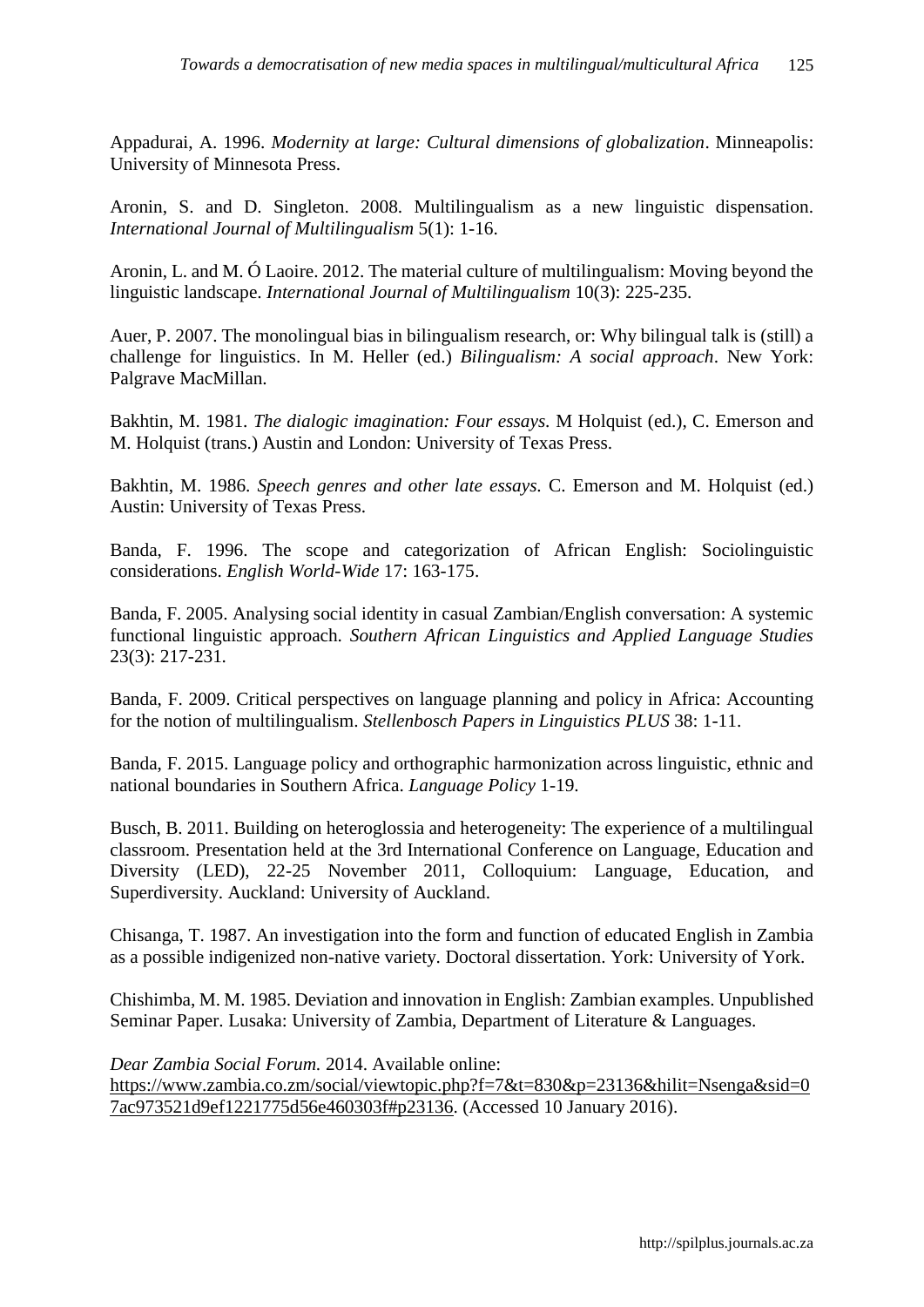Doran, M. 2004. Negotiating between *Bourge* and *Racaille*: 'Verlan' as youth identity practice in suburban Paris. In A. Pavlenko and A. Blackledge (eds.) *Negotiation of identities in multilingual contexts*. Clevedon: Multilingual Matters. pp. 93-124.

Epstein, A. L. 1978. *Ethos and identity: Three studies in ethnicity*. London: Tavistock Publications.

Haynes, R. 1984. A pilot study into the emergence of a non-standard dialect of English in Zambia. Unpublished seminar paper: Department of Education. Lusaka: University of Zambia.

Heller, M.(ed.) 2007. *Bilingualism: A social approach*. London: Palgrave Macmillan.

Higgins, C. 2009. *English as a local language: Postcolonial identities and multilingual practices*. Toronto: Multilingual Matters.

*Kachepa360.* Available online: [http://urlm.co/www.kachepa360.com.](http://urlm.co/www.kachepa360.com) (Accessed 31 May 2011).

Kashoki, M.E. 1975. Migration and language change: The interaction of town and country. *African Social Research* 13: 707-729.

Kashoki, M. E. 1978. The language situation in Zambia. In S. Ohanessian and M.E. Kashoki (eds.) *Language in Zambia.* London: International African Institute. pp. 9-36.

Kashoki, M.E. and M. Mann. 1978. A general sketch of Bantu languages in Zambia. In S. Ohanessian and M.E. Kashoki (eds.) *Language in Zambia.* London: International African Institute. pp. 47-100.

*Lusaka Times*. Available online: [https://www.lusakatimes.com.](https://www.lusakatimes.com/) (Accessed 10 January 2016).

Makoni, S. and P. Mashiri. 2006. Critical historiography: Does language planning in Africa need a construct of language as part of its theoretical apparatus? In S. Makoni and A. Pennycook (eds.) *Disinventing and reconstituting languages*. Clevedon: Multilingual Matters Ltd. pp. 93- 124.

Makoni, S. and A. Pennycook. 2006. Disinventing and reconstituting languages. In S. Makoni and A. Pennycook (eds.) *Disinventing and reconstituting languages*. Clevedon: Multilingual Matters Ltd. pp. 1-41.

Marten, L. and N.C. Kula. 2008. One Zambia, one nation, many languages. In A. Simpson (ed.) *Language and national identity in Africa*. Oxford: OUP. pp. 291-313.

Mitchell, J. C. 1956. *The Kalela dance: Aspects of social relationships among urban Africans in Northern Rhodesia*. Manchester: Manchester University Press.

Moody J. 1985. *Zambians talking twenty-five English conversations*. Lusaka: Institute for African Studies.